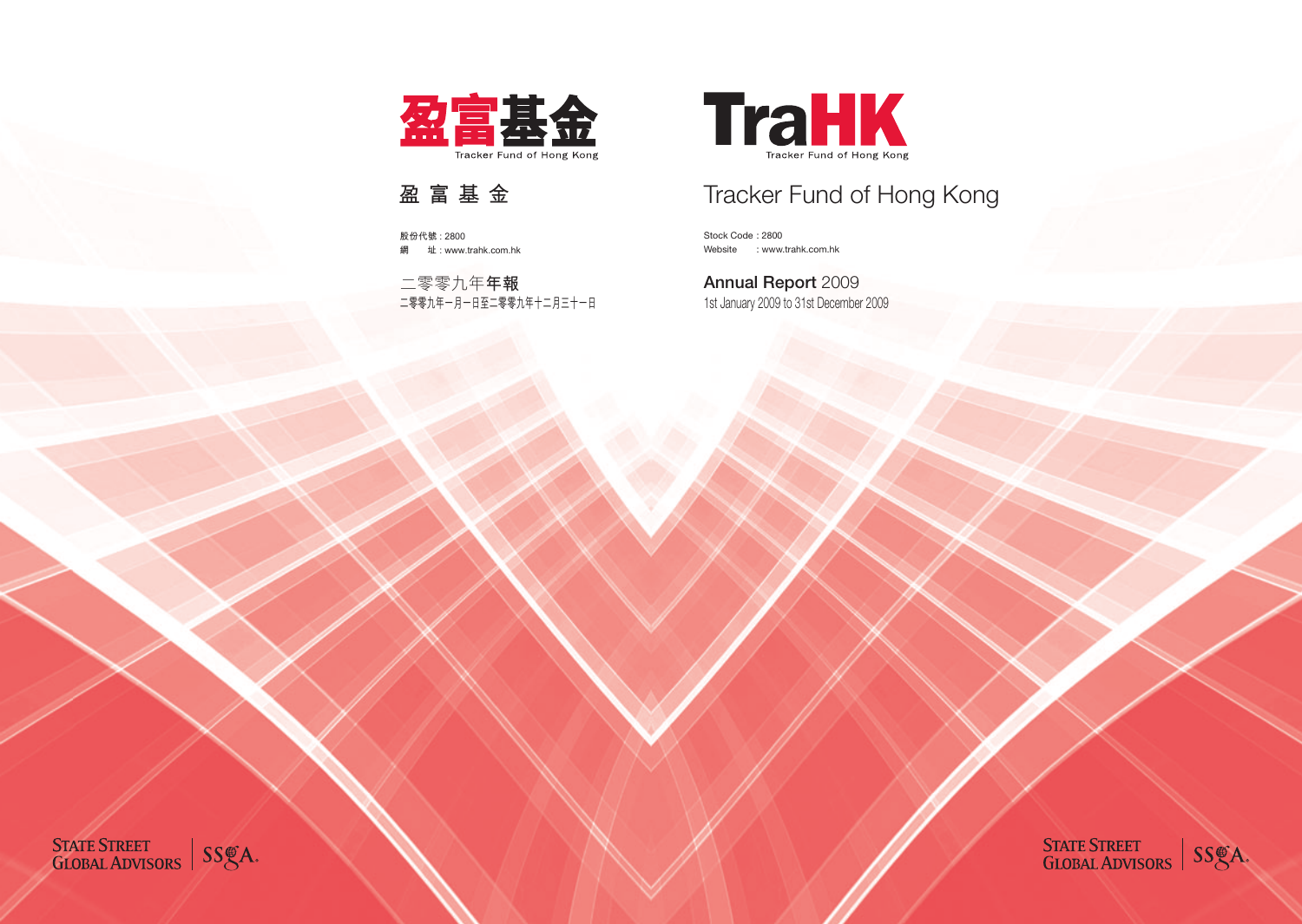# **Contents**

- Statement of Responsibilities of the Manager and the Trustee 2
	- Report of the Trustee to the Unitholders 3
		- Independent Auditor's Report 4
			- Statement of Net Assets 6
		- Statement of Comprehensive Income 7
- Statement of Changes in Net Assets Attributable to Holders of Redeemable Units 8
	- Statement of Cash Flows 9
	- Notes to the Financial Statements 10
		- Investment Portfolio (Unaudited) 25
	- Statement of Movements in Investment Portfolio (Unaudited) 27
		- Performance Record (Unaudited) 29
		- Administration and Management 30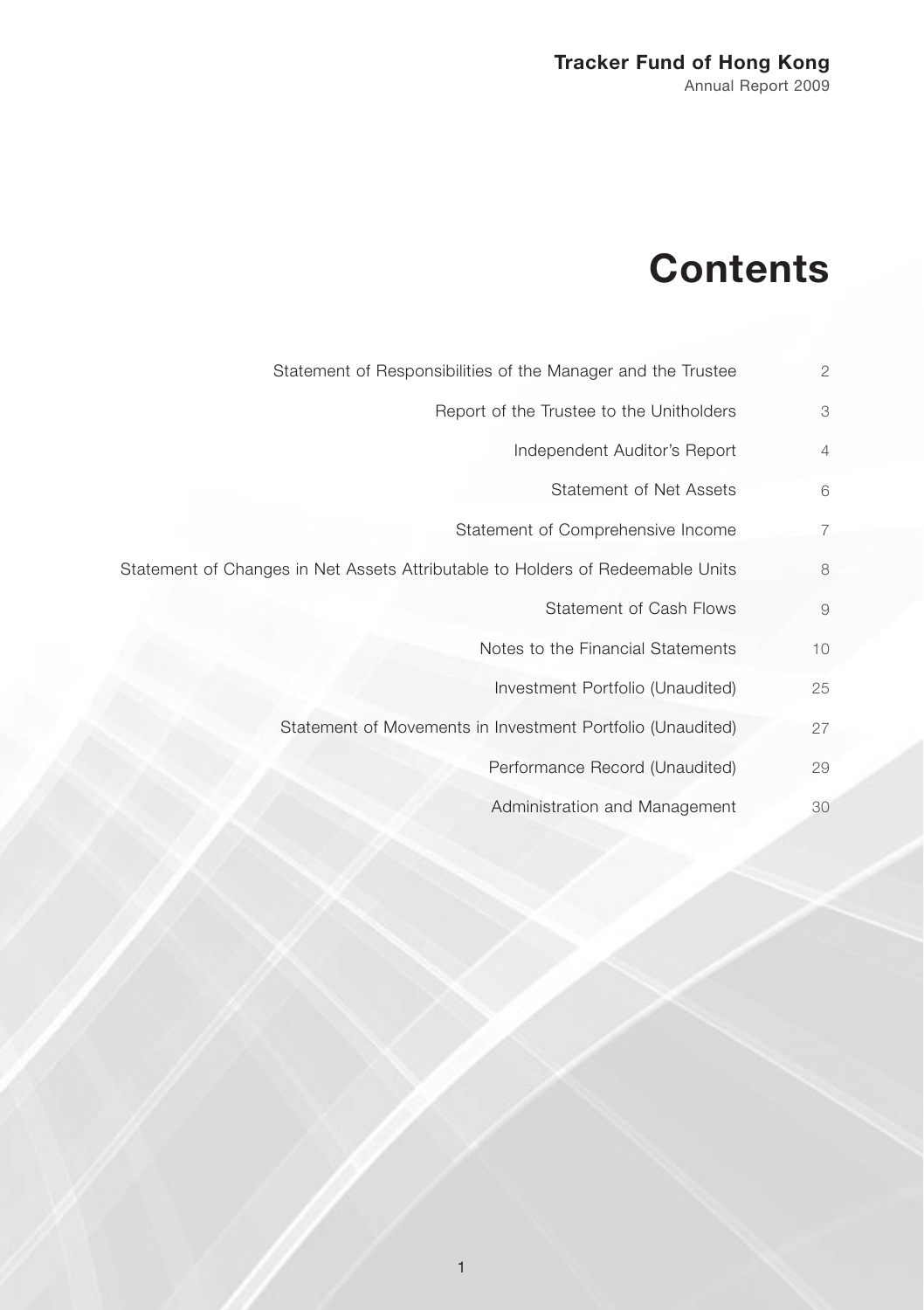# **STATEMENT OF RESPONSIBILITIES OF THE MANAGER AND THE TRUSTEE**

### **Manager's responsibilities**

The Manager of Tracker Fund of Hong Kong (the "Fund") is required by the Code on Unit Trusts and Mutual Funds established by the Securities & Futures Commission of Hong Kong (the "SFC Code") and the Trust Deed dated 23rd October 1999 (the "Trust Deed") to prepare financial statements for each annual accounting year which give a true and fair view of the financial position of the Fund at the end of that year and of the transactions for the year then ended. In respect of these financial statements the Manager is required to:

- select suitable accounting policies and then apply them consistently;
- make judgements and estimates that are prudent and reasonable; and
- prepare or arrange for the preparation of the financial statements on the basis that the Fund will continue in operation unless it is inappropriate to presume this.

The Manager is also required to manage the Fund in accordance with the Trust Deed and take reasonable steps for the prevention and detection of fraud and other irregularities.

### **Trustee's responsibilities**

The Trustee of the Fund is required to:

- ensure that the Fund is managed by the Manager in accordance with the Trust Deed and that the investment and borrowing powers are complied with;
- satisfy itself that sufficient accounting and other records have been maintained;
- safeguard the property of the Fund and rights attaching thereto; and
- report to the Unitholders for each annual accounting year on the conduct of the Manager in the management of the Fund.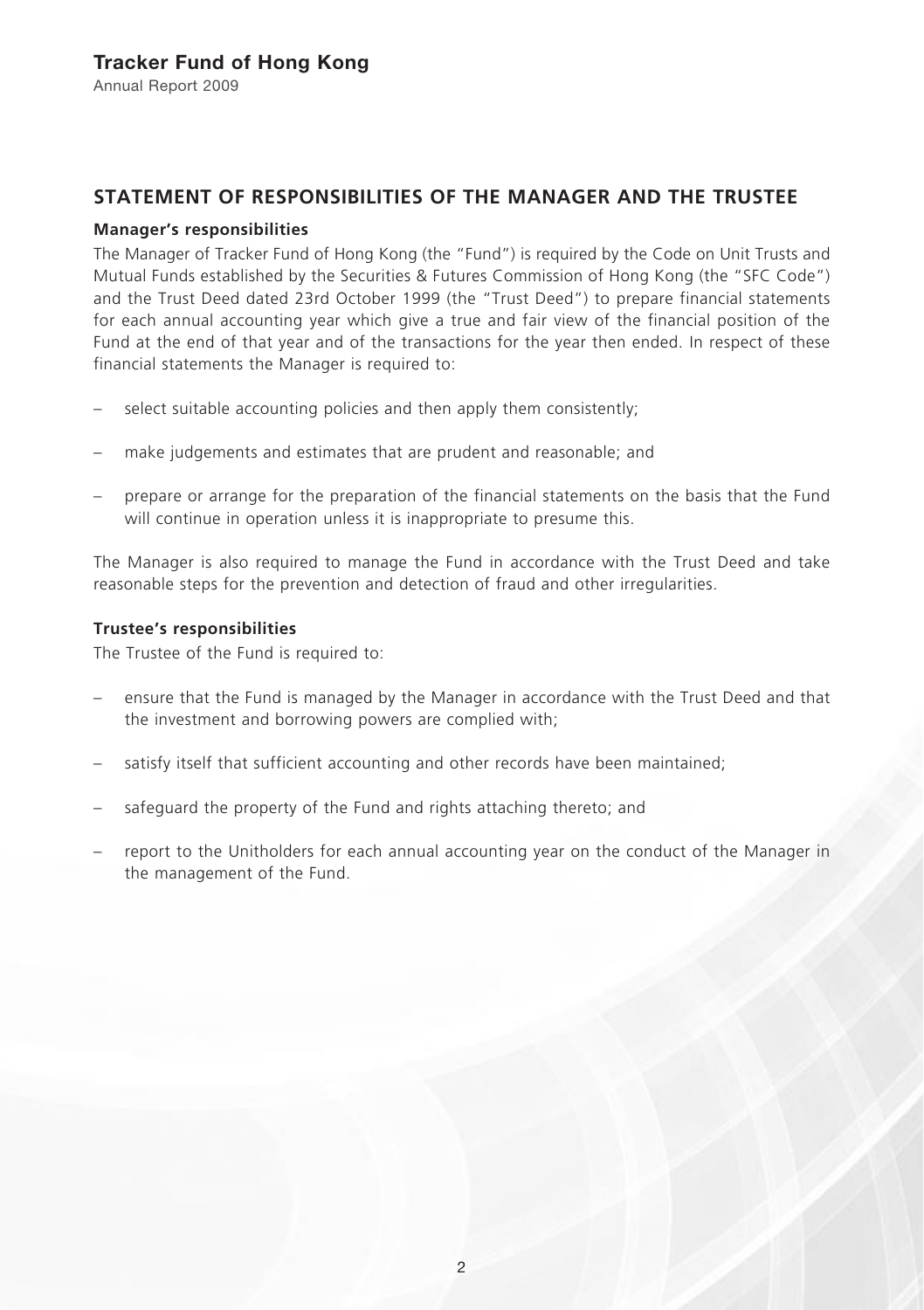# **REPORT OF THE TRUSTEE TO THE UNITHOLDERS OF TRACKER FUND OF HONG KONG**

We hereby confirm that, in our opinion, the Manager of the Fund has, in all material respects, managed the Fund in accordance with the provisions of the Trust Deed, dated 23rd October 1999 for the year ended 31st December 2009.

### **State Street Bank and Trust Company**

19th April 2010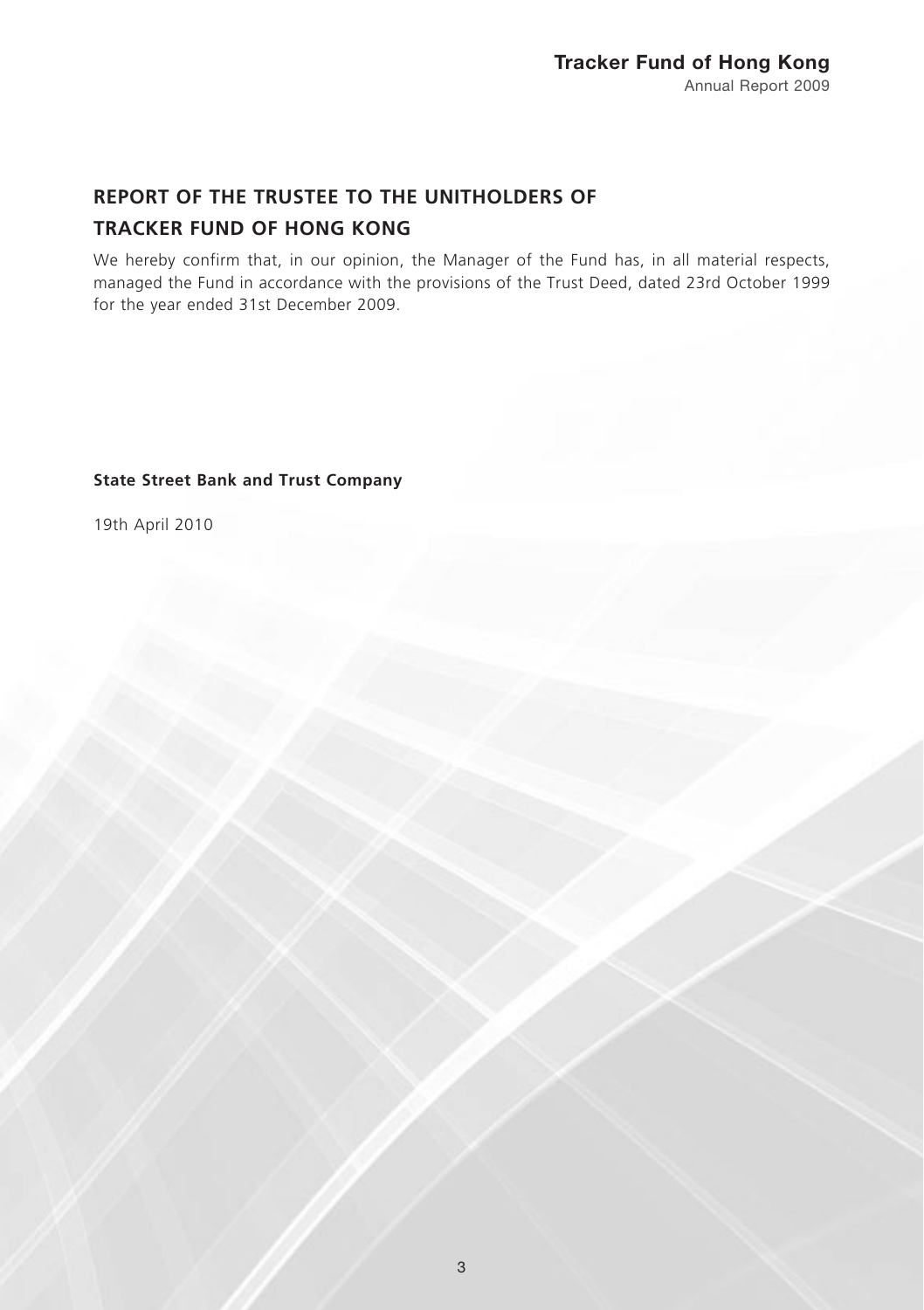# **INDEPENDENT AUDITOR'S REPORT**

TO THE UNITHOLDERS OF TRACKER FUND OF HONG KONG (THE "FUND")

### **Report on the financial statements**

We have audited the financial statements of the Fund set out on pages 6 to 24, which comprise the Statement of Net Assets as at 31st December 2009, and the Statement of Comprehensive Income, Statement of Changes in Net Assets Attributable to Holders of Redeemable Units and Statement of Cash Flows for the year then ended, and a summary of significant accounting policies and other explanatory notes.

### **Management's responsibility for the financial statements**

The Trustee and the Manager (the "Management") of the Fund are responsible for the preparation and the true and fair presentation of these financial statements in accordance with Hong Kong Financial Reporting Standards issued by the Hong Kong Institute of Certified Public Accountants and are responsible for ensuring that the financial statements have been properly prepared in accordance with the relevant disclosure provisions of the Trust Deed dated 23rd October 1999 (the "Trust Deed"), and the relevant financial statements disclosure provisions specified in Appendix E of the Code on Unit Trusts and Mutual Funds established by the Securities and Futures Commission of Hong Kong (the "SFC Code"). This responsibility includes designing, implementing and maintaining internal control relevant to the preparation and the true and fair presentation of financial statements that are free from material misstatement, whether due to fraud or error; selecting and applying appropriate accounting policies; and making accounting estimates that are reasonable in the circumstances.

### **Auditor's responsibility**

Our responsibility is to express an opinion on these financial statements based on our audit and to report our opinion solely to you, as a body, and for no other purpose. We do not assume responsibility towards or accept liability to any other person for the contents of this report.

We conducted our audit in accordance with Hong Kong Standards on Auditing issued by the Hong Kong Institute of Certified Public Accountants. Those standards require that we comply with ethical requirements and plan and perform the audit to obtain reasonable assurance as to whether the financial statements are free from material misstatement.

An audit involves performing procedures to obtain audit evidence about the amounts and disclosures in the financial statements. The procedures selected depend on the auditor's judgment, including the assessment of the risks of material misstatement of the financial statements, whether due to fraud or error. In making those risk assessments, the auditor considers internal control relevant to the Fund's preparation and true and fair presentation of the financial statements in order to design audit procedures that are appropriate in the circumstances, but not for the purpose of expressing an opinion on the effectiveness of the Fund's internal control. An audit also includes evaluating the appropriateness of accounting policies used and the reasonableness of accounting estimates made by Management, as well as evaluating the overall presentation of the financial statements.

We believe that the audit evidence we have obtained is sufficient and appropriate to provide a basis for our audit opinion.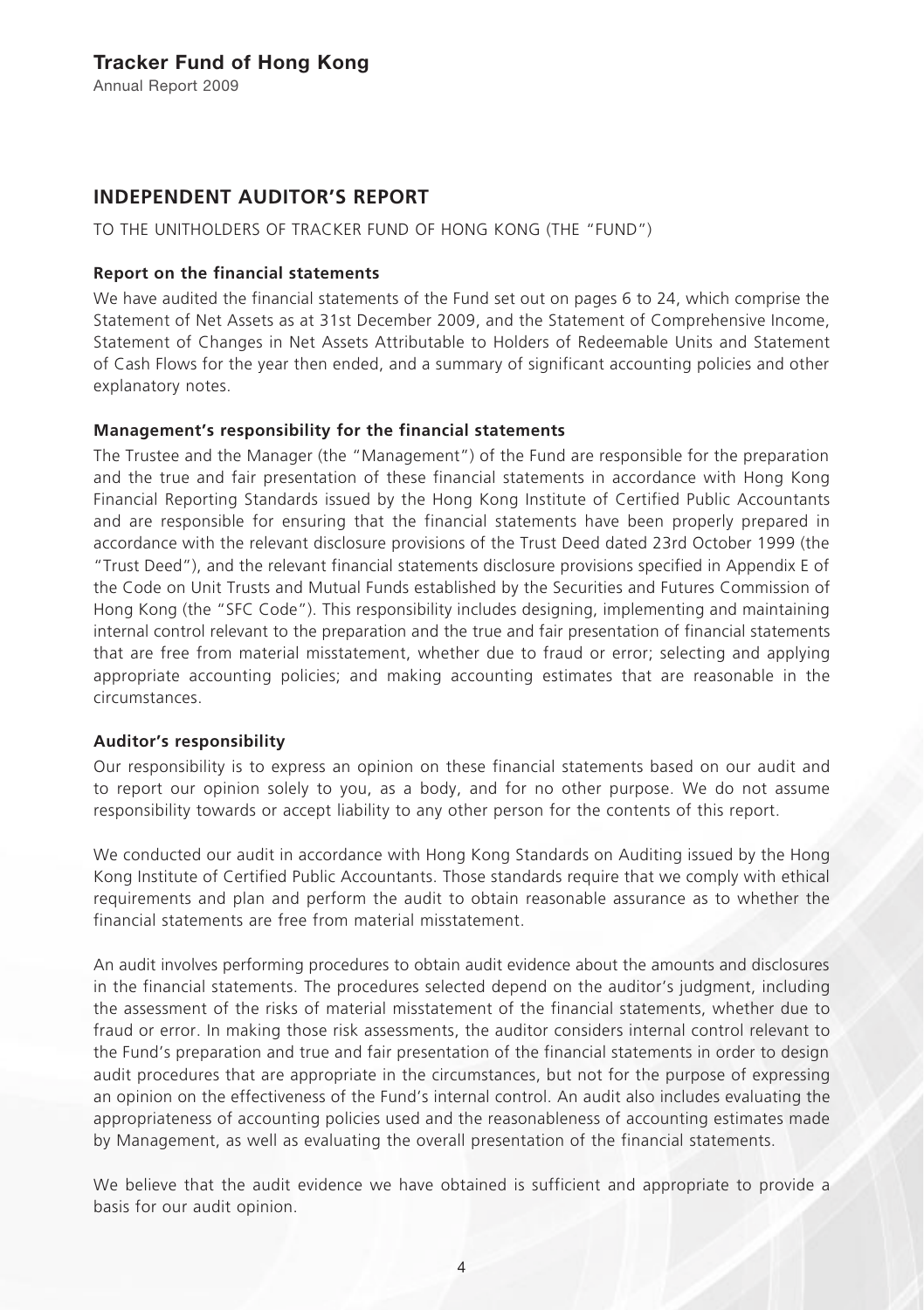# **INDEPENDENT AUDITOR'S REPORT** (Continued)

### **Opinion**

In our opinion, the financial statements give a true and fair view of the financial position of the Fund as at 31st December 2009, and of its financial performance and cash flows for the year then ended in accordance with Hong Kong Financial Reporting Standards.

### **Report on other legal and regulatory disclosure requirements**

We report that the financial statements have been properly prepared in accordance with the relevant disclosure provisions of the Trust Deed and the relevant financial statements disclosure provisions specified in the SFC Code.

**PricewaterhouseCoopers**

*Certified Public Accountants*

Hong Kong, 19th April 2010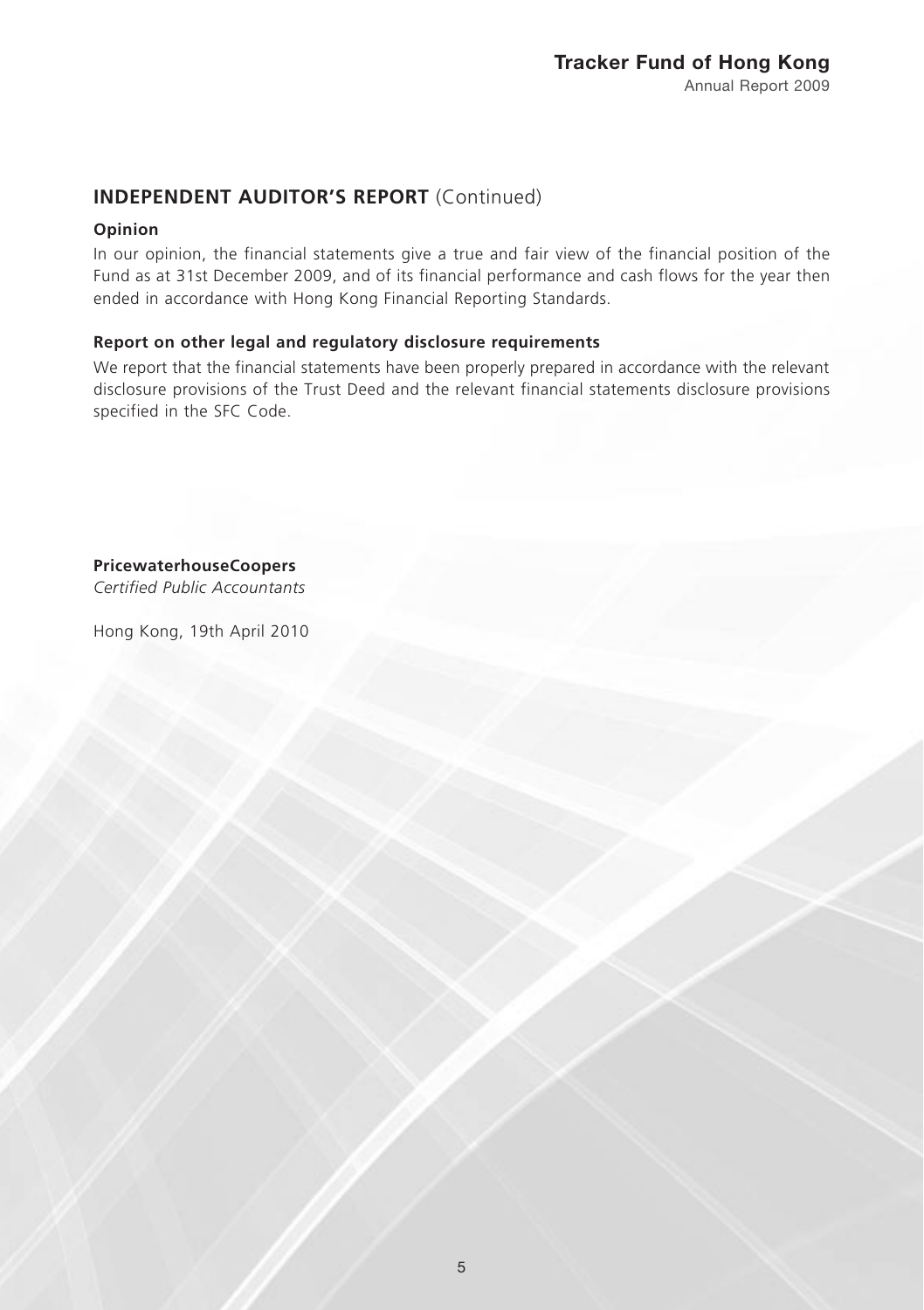# Tracker Fund of Hong Kong

Annual Report 2009

# **STATEMENT OF NET ASSETS**

*As at 31st December 2009*

|                                                                                      | Note  | 2009<br>HK\$      | 2008<br>HK\$      |
|--------------------------------------------------------------------------------------|-------|-------------------|-------------------|
| <b>Assets</b>                                                                        |       |                   |                   |
| <b>Current assets</b>                                                                |       |                   |                   |
| Investments                                                                          | 12(b) | 39,025,886,042    | 32,895,270,414    |
| Dividends receivable                                                                 |       | 48,874,940        | 87,189,518        |
| Other accounts receivable and                                                        |       |                   |                   |
| prepayments                                                                          |       | 45,000            | 308,283           |
| <b>Bank balances</b>                                                                 | 7(d)  | 56,176,081        | 177,260,694       |
|                                                                                      |       |                   |                   |
| <b>Total assets</b>                                                                  |       | 39,130,982,063    | 33,160,028,909    |
| <b>Liabilities</b>                                                                   |       |                   |                   |
| <b>Current liabilities</b>                                                           |       |                   |                   |
| Management fee payable                                                               | 7(b)  | 4,070,841         | 3,690,291         |
| Trustee fee payable                                                                  | 7(c)  | 4,070,841         | 3,690,291         |
| Index license fee payable                                                            | 8(c)  | 1,487,795         | 1,195,955         |
| Registrar fee payable                                                                | 8(a)  | 149,407           | 322,753           |
| Other accounts payable and accruals                                                  |       | 993,418           | 2,311,552         |
| Liabilities (excluding net assets<br>attributable to holders of<br>redeemable units) |       | 10,772,302        | 11,210,842        |
|                                                                                      |       |                   |                   |
| Net assets attributable to holders of                                                |       |                   |                   |
| redeemable units<br>(at bid market prices)                                           |       | 39,120,209,761    | 33,148,818,067    |
| Adjustments from bid market prices to                                                |       |                   |                   |
| last traded market prices                                                            | 5     | 6,801,924         | 33, 114, 298      |
| Net assets attributable to holders of<br>redeemable units (at last traded            |       |                   |                   |
| market prices)                                                                       | 5     | 39, 127, 011, 685 | 33, 181, 932, 365 |
|                                                                                      |       |                   |                   |

**State Street Bank and Trust Company State Street Global Advisors Asia Limited**

The notes on pages 10 to 24 form part of these financial statements.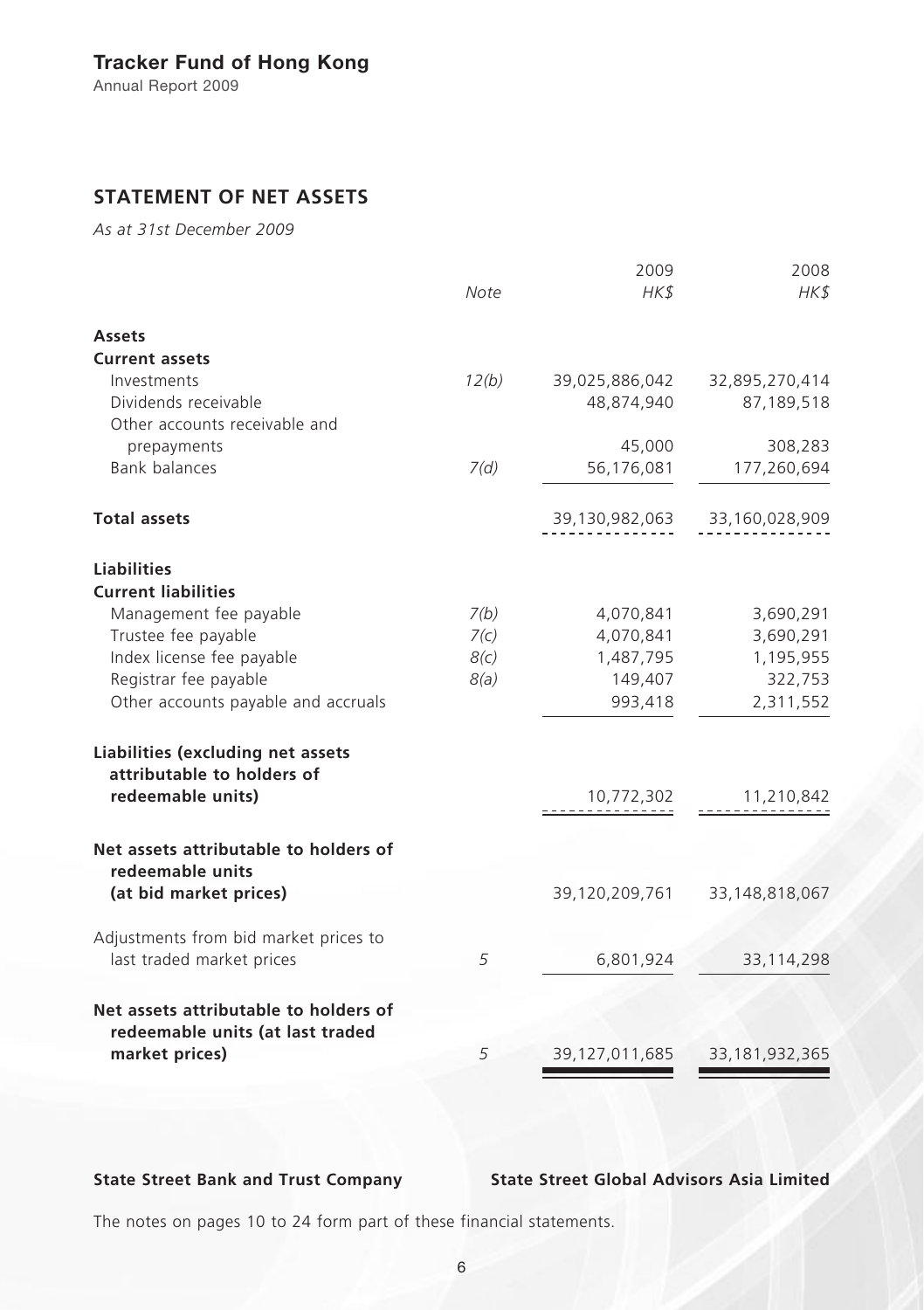# **STATEMENT OF COMPREHENSIVE INCOME**

*For the year ended 31st December 2009*

|                                                                                                                                                                                                                                                                                                                                         | Note                                 | 2009<br>HK\$                                                                                                                                                          | 2008<br>HK\$                                                                                                                                                                 |
|-----------------------------------------------------------------------------------------------------------------------------------------------------------------------------------------------------------------------------------------------------------------------------------------------------------------------------------------|--------------------------------------|-----------------------------------------------------------------------------------------------------------------------------------------------------------------------|------------------------------------------------------------------------------------------------------------------------------------------------------------------------------|
| Income                                                                                                                                                                                                                                                                                                                                  |                                      |                                                                                                                                                                       |                                                                                                                                                                              |
| Dividends<br>Bank interest                                                                                                                                                                                                                                                                                                              | 7(d)                                 | 1,048,186,014                                                                                                                                                         | 1,182,963,329<br>2,347,226                                                                                                                                                   |
| Transaction fee<br>Other income<br>Net gain/(loss) on investments                                                                                                                                                                                                                                                                       | 4(a)<br>4(b)<br>3                    | 801,718<br>4,492,894<br>14,787,084,676                                                                                                                                | 1,808,282<br>4,563,861<br>(20, 429, 195, 723)                                                                                                                                |
| Total net income/(loss)                                                                                                                                                                                                                                                                                                                 |                                      | 15,840,565,302                                                                                                                                                        | (19, 237, 513, 025)                                                                                                                                                          |
| <b>Expenses</b>                                                                                                                                                                                                                                                                                                                         |                                      |                                                                                                                                                                       |                                                                                                                                                                              |
| Management fee<br>Trustee fee<br>Index license fee<br>Transaction costs on investments<br>Registrar fee<br>Publication and printing expenses<br>Conversion agent fee<br>Audit fee<br>Legal and other professional fees<br>Bank charges<br>Other operating expenses<br><b>Total operating expenses</b><br><b>Operating profit/(loss)</b> | 7(b)<br>7(c)<br>8(c)<br>8(a)<br>8(b) | 15,898,863<br>15,898,863<br>5,339,011<br>13,269,813<br>1,664,800<br>1,305,668<br>502,687<br>378,001<br>67,998<br>337,100<br>1,104,158<br>55,766,962<br>15,784,798,340 | 15,505,229<br>15,505,229<br>4,991,517<br>6,547,714<br>1,755,200<br>1,558,809<br>1,465,313<br>361,772<br>504,694<br>583,148<br>1,218,280<br>49,996,905<br>(19, 287, 509, 930) |
| <b>Finance costs</b>                                                                                                                                                                                                                                                                                                                    |                                      |                                                                                                                                                                       |                                                                                                                                                                              |
| Distributions to holders of redeemable units                                                                                                                                                                                                                                                                                            | 13                                   | (1,009,475,950)                                                                                                                                                       | (1,327,264,900)                                                                                                                                                              |
| Profit/(loss) after distributions and<br>before tax                                                                                                                                                                                                                                                                                     |                                      | 14,775,322,390                                                                                                                                                        | (20,614,774,830)                                                                                                                                                             |
| Withholding tax                                                                                                                                                                                                                                                                                                                         | 6                                    | (49, 933, 572)                                                                                                                                                        | (10, 230, 755)                                                                                                                                                               |
| Profit/(loss) after distributions and tax                                                                                                                                                                                                                                                                                               |                                      | 14,725,388,818                                                                                                                                                        | (20,625,005,585)                                                                                                                                                             |
| Adjustments from bid market prices<br>to last traded market prices                                                                                                                                                                                                                                                                      | 5                                    | (26, 312, 374)                                                                                                                                                        | 4,334,293                                                                                                                                                                    |
| Increase/(decrease) in net assets<br>attributable to holders of<br>redeemable units from operations                                                                                                                                                                                                                                     |                                      | 14,699,076,444                                                                                                                                                        | (20, 620, 671, 292)                                                                                                                                                          |

The notes on pages 10 to 24 form part of these financial statements.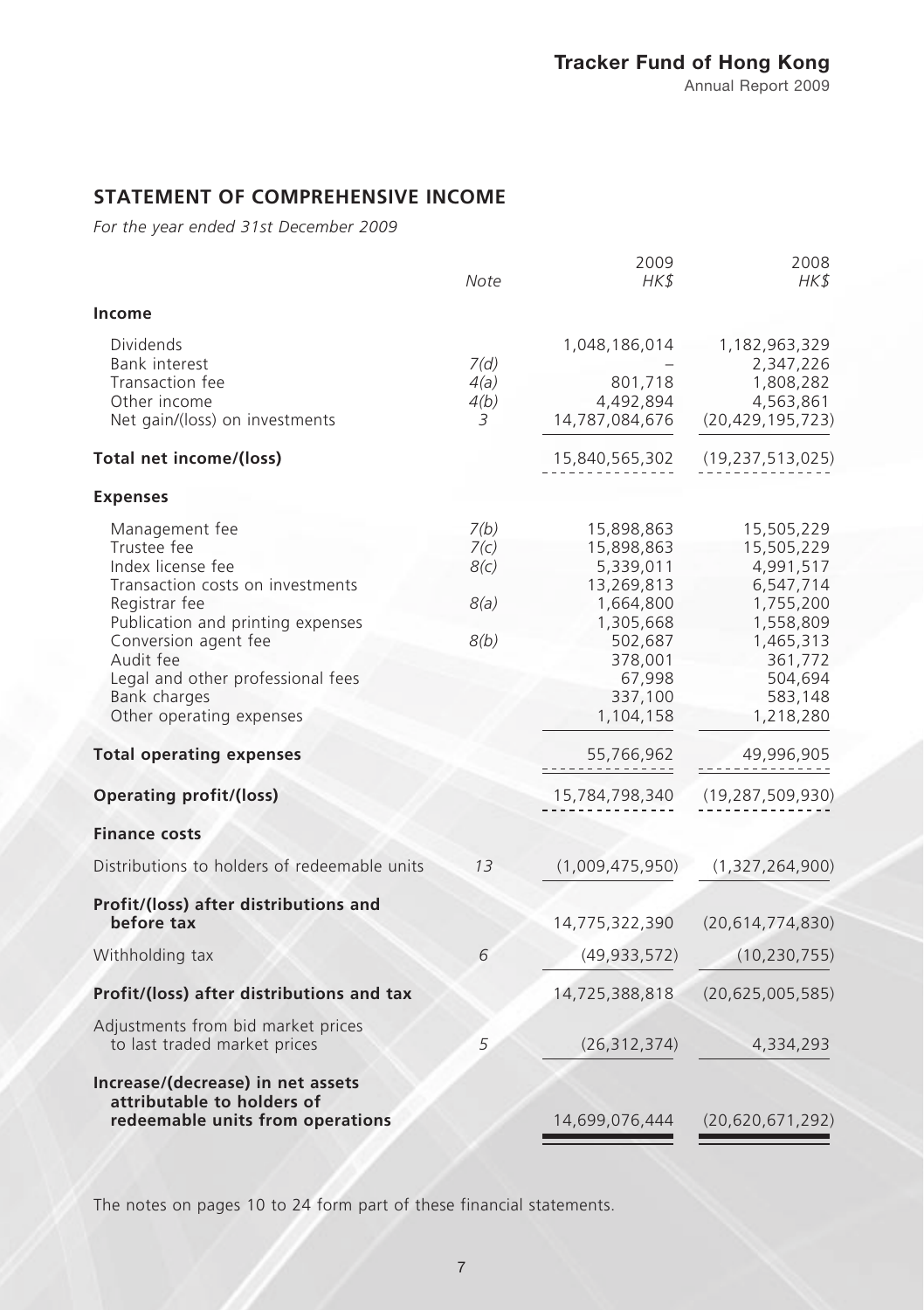# **STATEMENT OF CHANGES IN NET ASSETS ATTRIBUTABLE TO HOLDERS OF REDEEMABLE UNITS**

*For the year ended 31st December 2009*

|                                                                                                              | Note | 2009<br>HK\$        | 2008<br>HK\$                  |
|--------------------------------------------------------------------------------------------------------------|------|---------------------|-------------------------------|
| Net assets attributable to holders of<br>redeemable units at 1st January                                     |      |                     |                               |
| (at last traded market prices)                                                                               |      |                     | 33,181,932,365 32,517,482,048 |
| Issue of units                                                                                               | 9    | 3,484,172,095       | 24,548,222,293                |
| Redemption of units                                                                                          | 9    | (12, 238, 187, 329) | (3, 263, 169, 876)            |
| Net further cash amount received on issue<br>and redemption of units                                         |      | 18,110              | 69,192                        |
| Net (redemption)/issue of units                                                                              |      | (8,753,997,124)     | 21,285,121,609                |
|                                                                                                              |      | 24.427.935.241      | 53,802,603,657                |
| Increase/(decrease) in net assets<br>attributable to holders of redeemable<br>units from operations          |      | 14,699,076,444      | (20,620,671,292)              |
| Net assets attributable to holders of<br>redeemable units at 31st December<br>(at last traded market prices) |      | 39,127,011,685      | 33,181,932,365                |

The notes on pages 10 to 24 form part of these financial statements.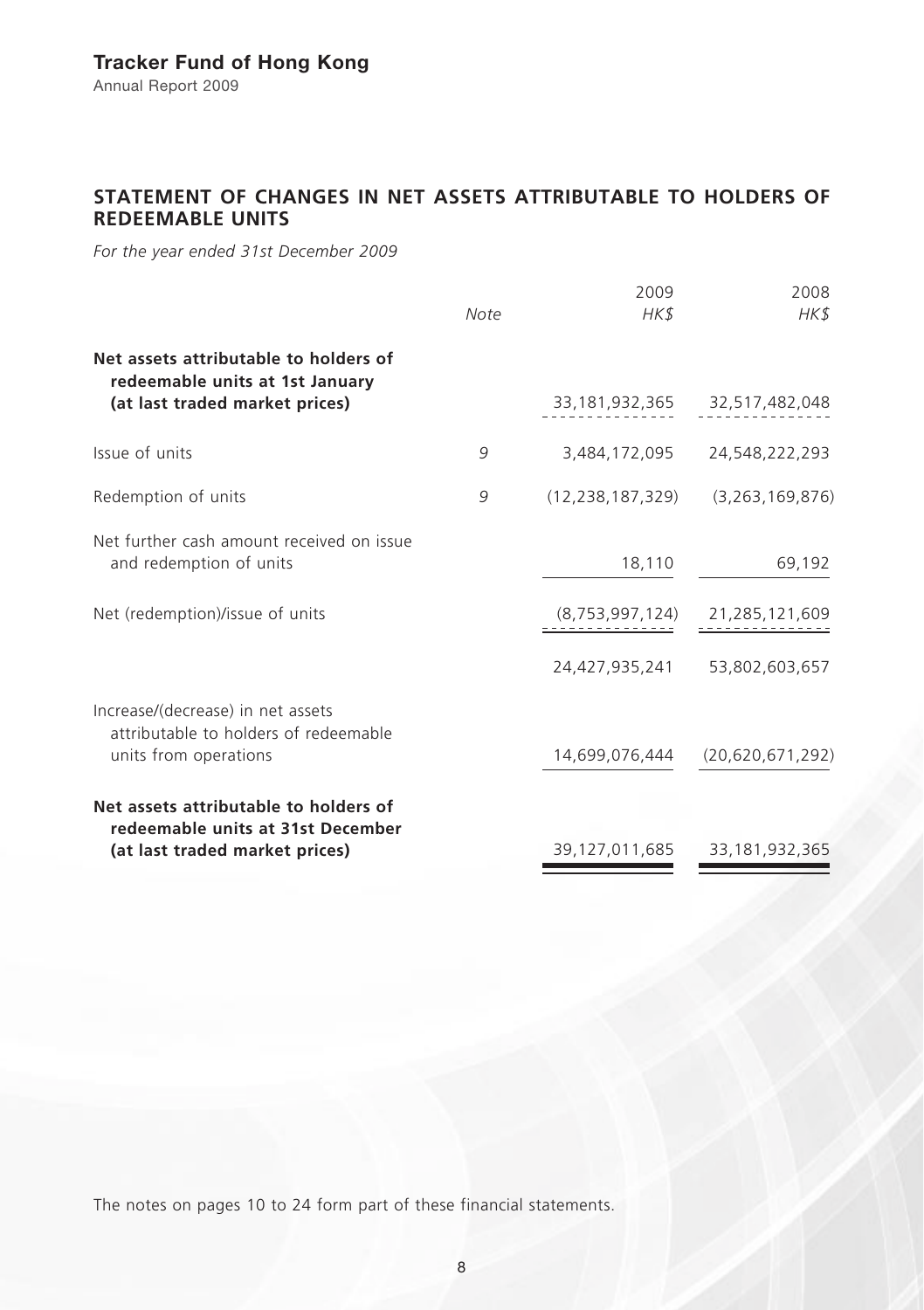# **STATEMENT OF CASH FLOWS**

*For the year ended 31st December 2009*

|                                                                                                                                                                                                                                                                                                                                                                                                                                                                                           | Note     | 2009<br>HK\$                                                                                                                                                                                                                                   | 2008<br>HK\$                                                                                                                                                                                                                                         |
|-------------------------------------------------------------------------------------------------------------------------------------------------------------------------------------------------------------------------------------------------------------------------------------------------------------------------------------------------------------------------------------------------------------------------------------------------------------------------------------------|----------|------------------------------------------------------------------------------------------------------------------------------------------------------------------------------------------------------------------------------------------------|------------------------------------------------------------------------------------------------------------------------------------------------------------------------------------------------------------------------------------------------------|
| Cash flows from operating activities                                                                                                                                                                                                                                                                                                                                                                                                                                                      |          |                                                                                                                                                                                                                                                |                                                                                                                                                                                                                                                      |
| Proceeds from sale of investments<br>Payments for purchase of investments<br>Dividends received<br>Other income received<br>Bank interest received<br>Transaction fee received<br>Management fee paid<br>Trustee fee paid<br>Index license fee paid<br>Registrar fee paid<br>Publication and printing expenses paid<br>Transaction costs on investments paid<br>Conversion agent fee paid<br>Bank charges paid<br>Legal and other professional fees paid<br>Other operating expenses paid |          | 6,177,860,115<br>(6, 177, 451, 229)<br>1,036,567,020<br>4,492,894<br>1,065,000<br>(15, 518, 313)<br>(15, 518, 313)<br>(5,047,171)<br>(1,838,146)<br>(1, 511, 039)<br>(13, 269, 813)<br>(1,204,000)<br>(383, 151)<br>(67, 998)<br>(1, 847, 557) | 2,579,755,216<br>(2,447,985,789)<br>1,005,088,031<br>4,563,861<br>2,353,695<br>1,590,000<br>(15, 245, 695)<br>(15, 245, 695)<br>(5,075,573)<br>(1,825,562)<br>(1,781,859)<br>(6, 547, 714)<br>(1,672,000)<br>(583, 148)<br>(504, 694)<br>(1,958,382) |
| Net cash generated from operating<br>activities                                                                                                                                                                                                                                                                                                                                                                                                                                           |          | 986,328,299                                                                                                                                                                                                                                    | 1,094,924,692                                                                                                                                                                                                                                        |
| Cash flows from financing activities                                                                                                                                                                                                                                                                                                                                                                                                                                                      |          |                                                                                                                                                                                                                                                |                                                                                                                                                                                                                                                      |
| Issue of units<br>Redemption of units<br>Net further cash amount received<br>on issue of units<br>Net further cash amount paid                                                                                                                                                                                                                                                                                                                                                            | 9<br>9   | 31,525,730<br>(129, 480, 802)<br>29,726                                                                                                                                                                                                        | 358,636,681<br>(21, 934, 146)<br>84,472                                                                                                                                                                                                              |
| on redemption of units<br>Interim distribution paid<br>Final distribution paid                                                                                                                                                                                                                                                                                                                                                                                                            | 13<br>13 | (11, 616)<br>(332, 318, 800)<br>(677, 157, 150)                                                                                                                                                                                                | (15, 280)<br>(330, 968, 275)<br>(996,296,625)                                                                                                                                                                                                        |
| Net cash used in financing activities                                                                                                                                                                                                                                                                                                                                                                                                                                                     |          | (1, 107, 412, 912)                                                                                                                                                                                                                             | (990, 493, 173)                                                                                                                                                                                                                                      |
| Net (decrease)/increase in cash<br>and cash equivalents                                                                                                                                                                                                                                                                                                                                                                                                                                   |          | (121, 084, 613)                                                                                                                                                                                                                                | 104,431,519                                                                                                                                                                                                                                          |
| Cash and cash equivalents at the<br>beginning of the year                                                                                                                                                                                                                                                                                                                                                                                                                                 |          | 177,260,694                                                                                                                                                                                                                                    | 72,829,175                                                                                                                                                                                                                                           |
| Cash and cash equivalents<br>at the end of the year                                                                                                                                                                                                                                                                                                                                                                                                                                       |          | 56,176,081                                                                                                                                                                                                                                     | 177,260,694                                                                                                                                                                                                                                          |
| Analysis of balances of cash<br>and cash equivalents                                                                                                                                                                                                                                                                                                                                                                                                                                      |          |                                                                                                                                                                                                                                                |                                                                                                                                                                                                                                                      |
| <b>Bank balances</b>                                                                                                                                                                                                                                                                                                                                                                                                                                                                      | 7(d)     | 56,176,081                                                                                                                                                                                                                                     | 177,260,694                                                                                                                                                                                                                                          |

Please refer to note 9 for details of major non-cash transactions. The notes on pages 10 to 24 form part of these financial statements.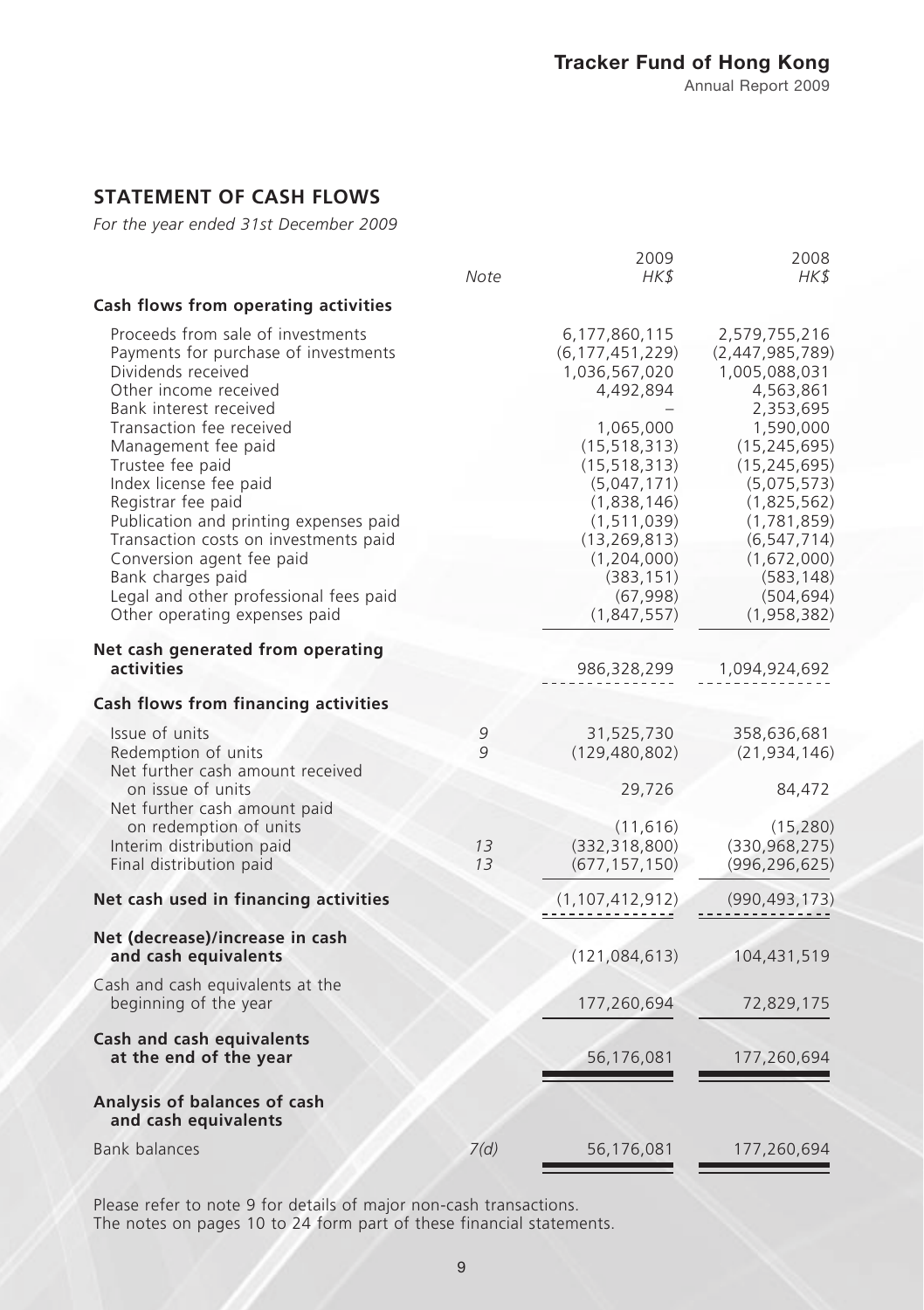## **NOTES TO THE FINANCIAL STATEMENTS**

### **1 General information**

Tracker Fund of Hong Kong (the "Fund") is a unit trust which is governed by its Trust Deed dated 23rd October 1999 (the "Trust Deed"). The Fund is authorized by the Securities & Futures Commission of Hong Kong under Section 104(1) of the Hong Kong Securities and Futures Ordinance. The Fund is also listed on the Stock Exchange of Hong Kong Limited (a subsidiary of The Hong Kong Exchanges and Clearing Limited).

The Fund's objective is to provide investment results that closely correspond to the performance of the Hang Seng Index (the "Index").

### **2 Summary of significant accounting policies**

The principal accounting policies applied in the preparation of these financial statements are set out below. These policies have been consistently applied to all the years presented, unless otherwise stated.

### **(a) Basis of preparation**

The financial statements have been prepared in accordance with Hong Kong Financial Reporting Standards ("HKFRS") issued by the Hong Kong Institute of Certified Public Accountants. The financial statements have been prepared under the historical cost convention, as modified by the revaluation of financial assets and financial liabilities held at fair value through profit or loss.

The preparation of financial statements in conformity with HKFRS requires the Trustee and Manager to make judgments, estimates and assumptions that affect the application of accounting policies and the reported amounts of assets and liabilities, income and expense. The estimates and associated assumptions are based on historical experience and various other factors that are believed to be reasonable under the circumstances, the results of which form the basis of making the judgments about carrying values of assets and liabilities that are not readily apparent from other sources. Actual results may differ from these estimates.

All references to net assets throughout the financial statements refer to net assets attributable to holders of redeemable units unless otherwise stated.

#### *New and amended standards that are effective in the current year and have been adopted by the Fund*

HKAS 1 (revised), "Presentation of financial statements". The revised standard prohibits the presentation of items of income and expenses (that is, "non-owner changes in equity") in the Statement of Changes in Equity. It requires non-owner changes in equity to be presented separately from owner changes in equity. All non-owner changes in equity are required to be shown in a performance statement, but entities can choose whether to present one performance statement (the Statement of Comprehensive Income) or two statements (the Income Statement and Statement of Comprehensive Income). Where entities restate or reclassify comparative information, they are required to present a restated Statement of Net Assets as at the beginning of the comparative period, in addition to the current requirement to present Statements of Net Assets at the end of the current period and comparative period. The Fund has applied HKAS 1 (revised) from 1st January 2009 and has elected to present solely a Statement of Comprehensive Income. The adoption of this revised standard has not resulted in a significant change to the presentation of the Fund's performance statement, as the Fund has no elements of other comprehensive income.

HKAS 1 (amendment), "Presentation of financial statements". The amendment clarifies that some rather than all financial assets and liabilities classified as held for trading in accordance with HKAS 39, Financial instruments: Recognition and measurement, are examples of current assets and liabilities respectively. Adoption did not have a significant impact on the Fund's financial statements.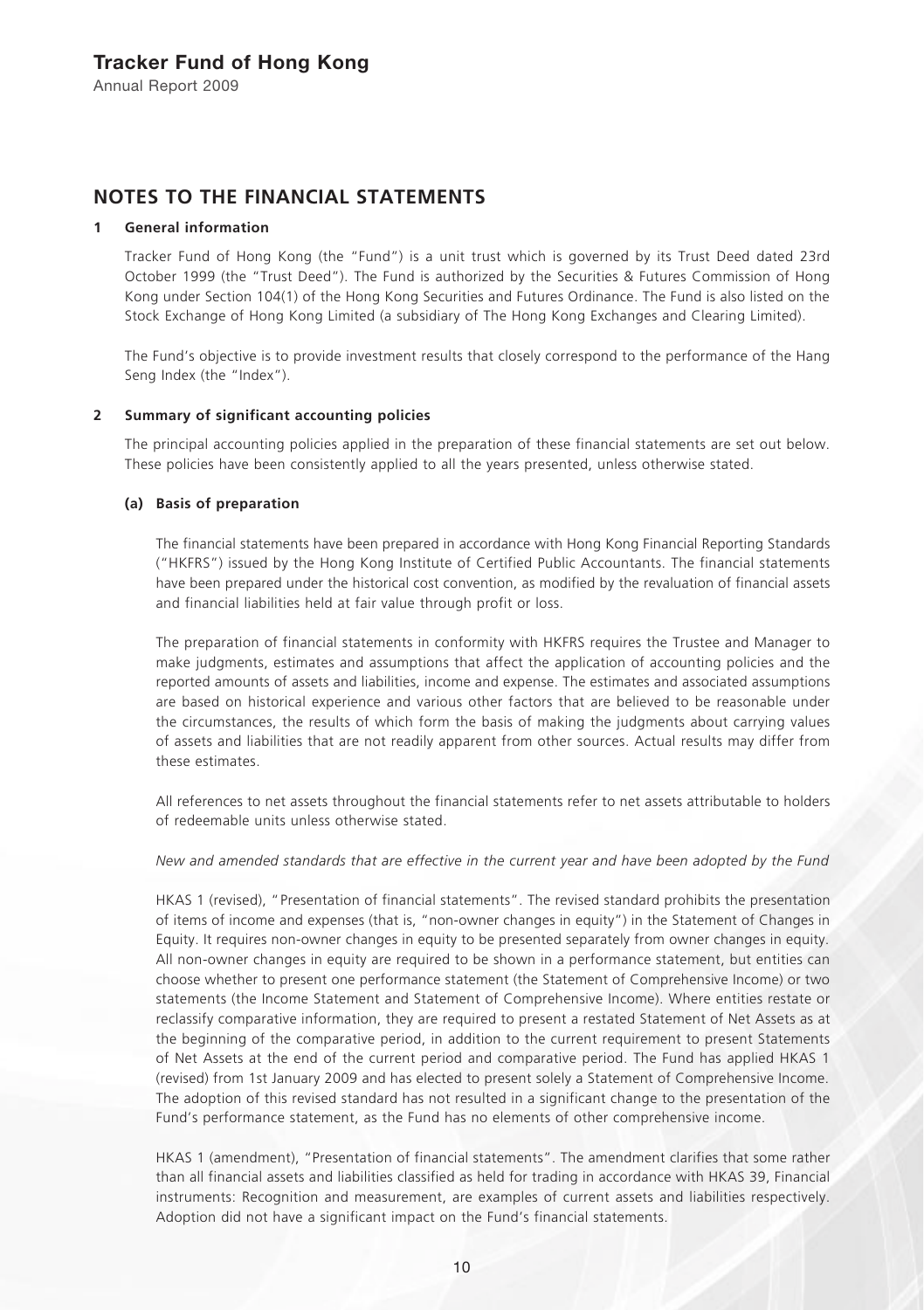### **2 Summary of significant accounting policies** (Continued)

#### **(a) Basis of preparation** (Continued)

*New and amended standards that are effective in the current year and have been adopted by the Fund*  (Continued)

HKAS 32 (amendment), "Financial instruments: Presentation", and HKAS 1 (amendment), "Presentation of financial statements – Puttable financial instruments and obligations arising on liquidation". The amended standards require entities to classify puttable financial instruments, or components of instruments that impose on the entity an obligation to deliver to another party a pro rata share of the net assets of the entity only on liquidation as equity, provided the financial instruments have particular features and meet specific conditions, including that all financial instruments in the class of instruments that is subordinate to all other instruments have identical features. As the Fund has a contractual obligation to pay distributions on a half-yearly basis to holders of redeemable units, the condition in HKAS 32 (amendment) is not met. The adoption of these amendments has not therefore resulted in any change in the classification of the Fund's redeemable units.

HKAS 39 (amendment), "Financial instruments: Recognition and measurement". The definition of financial asset or financial liability at fair value through profit or loss as it relates to items that are held for trading was amended. This clarifies that a financial asset or liability that is part of a portfolio of financial instruments managed together with evidence of an actual recent pattern of short-term profit taking is included in such a portfolio on initial recognition. Adoption did not have a significant impact on the Fund's financial statements.

HKFRS 7 (amendment) "Financial instruments: Disclosures". The amendment requires enhanced disclosures about fair value measurement and liquidity risk. In particular, the amendment requires disclosure of fair value measurements by level of a fair value measurement hierarchy. The adoption of the amendment results in additional disclosures but does not have an impact on the Fund's financial position or performance.

HKFRS 8, "Operating segments" was effective from 1st January 2009. HKFRS 8 replaces HKAS 14, "Segment reporting", and aligns segment reporting with the requirements of the US standard SFAS 131, "Disclosures about segments of an enterprise and related information". The new standard requires a "management approach", under which segment information is presented on the same basis as that used for internal reporting purposes. The segment information is therefore reported in a manner that is more consistent with the internal reporting provided to the chief operating decision-maker.

*New standards and amendments to standards that are relevant to the Fund but are not yet effective and have not been early adopted by the Fund*

HKFRS 9, "Financial instruments part 1: Classification and measurement". HKFRS 9 was issued in November 2009 and replaces those parts of HKAS 39 relating to the classification and measurement of financial assets. Key features are as follows:

Financial assets are required to be classified into two measurement categories: those to be measured subsequently at fair value, and those to be measured subsequently at amortized cost. The decision is to be made at initial recognition. The classification depends on the entity's business model for managing its financial instruments and the contractual cash flow characteristics of the instrument.

An instrument is subsequently measured at amortized cost only if it is a debt instrument and both the objective of the entity's business model is to hold the asset to collect the contractual cash flows, and the asset's contractual cash flows represent only payments of principal and interest (that is, it has only "basic loan features"). All other debt instruments are to be measured at fair value through profit or loss.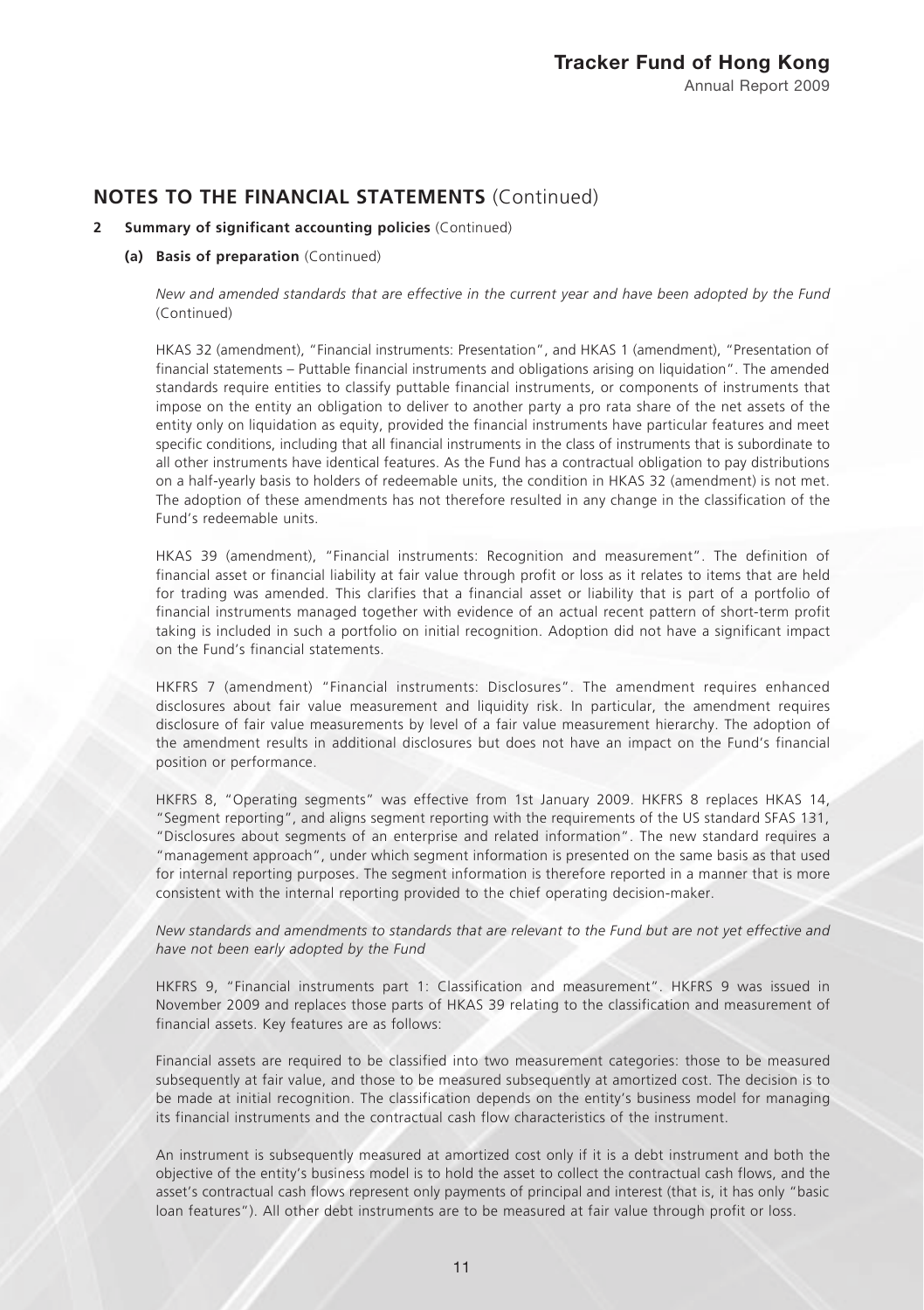### Tracker Fund of Hong Kong

Annual Report 2009

### **NOTES TO THE FINANCIAL STATEMENTS** (Continued)

### **2 Summary of significant accounting policies** (Continued)

#### **(a) Basis of preparation** (Continued)

*New standards and amendments to standards that are relevant to the Fund but are not yet effective and have not been early adopted by the Fund* (Continued)

All equity instruments are to be measured subsequently at fair value. Equity instruments that are held for trading will be measured at fair value through profit or loss. For all other equity instruments, an irrevocable election can be made at initial recognition, to recognise unrealized and realized fair value gains and losses through other comprehensive income rather than profit or loss. There is to be no recycling of fair value gains and losses to profit and loss. This election may be made on an instrument-by-instrument basis. Dividends are to be presented in profit and loss, as long as they represent a return on investment.

The Fund will apply the standard from 1st January 2013. However, it is not expected to have a significant impact on the Fund's financial statements.

#### **(b) Investments**

All investments have been classified as "financial assets at fair value through profit or loss".

Purchases and sales of investments are accounted for on the trade date basis. Investments are initially recognized at fair value, excluding transaction costs which are expensed as incurred, and are subsequently re-measured at fair value. Realized and unrealized gains and losses on investments are included in the Statement of Comprehensive Income in the period in which they arise. Investments are derecognized when the rights to receive cash flows from the investments have expired or the Fund has transferred substantially all risks and rewards of ownership.

Investments that are listed or traded on an exchange are fair valued based on quoted bid market prices.

#### **(c) Income**

Dividend income on equity securities is recorded on the ex-dividend date. Dividend income on equity securities where no ex-dividend date is quoted is accounted for when the Fund's right to receive payment is established.

Bank interest income is recognized on a time proportionate basis using the effective interest method. Other income is recognized on an accruals basis.

### **(d) Expenses**

Expenses are accounted for on an accruals basis.

### **(e) Distributions payable to holders of redeemable units**

Proposed distributions to holders of redeemable units are recognized in the Statement of Comprehensive Income when they are approved by the Trustee. The distribution on these redeemable units is recognized in the Statement of Comprehensive Income as finance costs.

### **(f) Further cash amount**

Further cash amount represents the amount included in the issue price or redemption proceeds (as the case may be) of the units issued or redeemed, representing the difference between the net asset value per Creation Unit as calculated by the Manager as of that date, and the value of the Index Basket (based on the nominal closing prices as of that date) and the dividend equivalent amount per Creation Unit.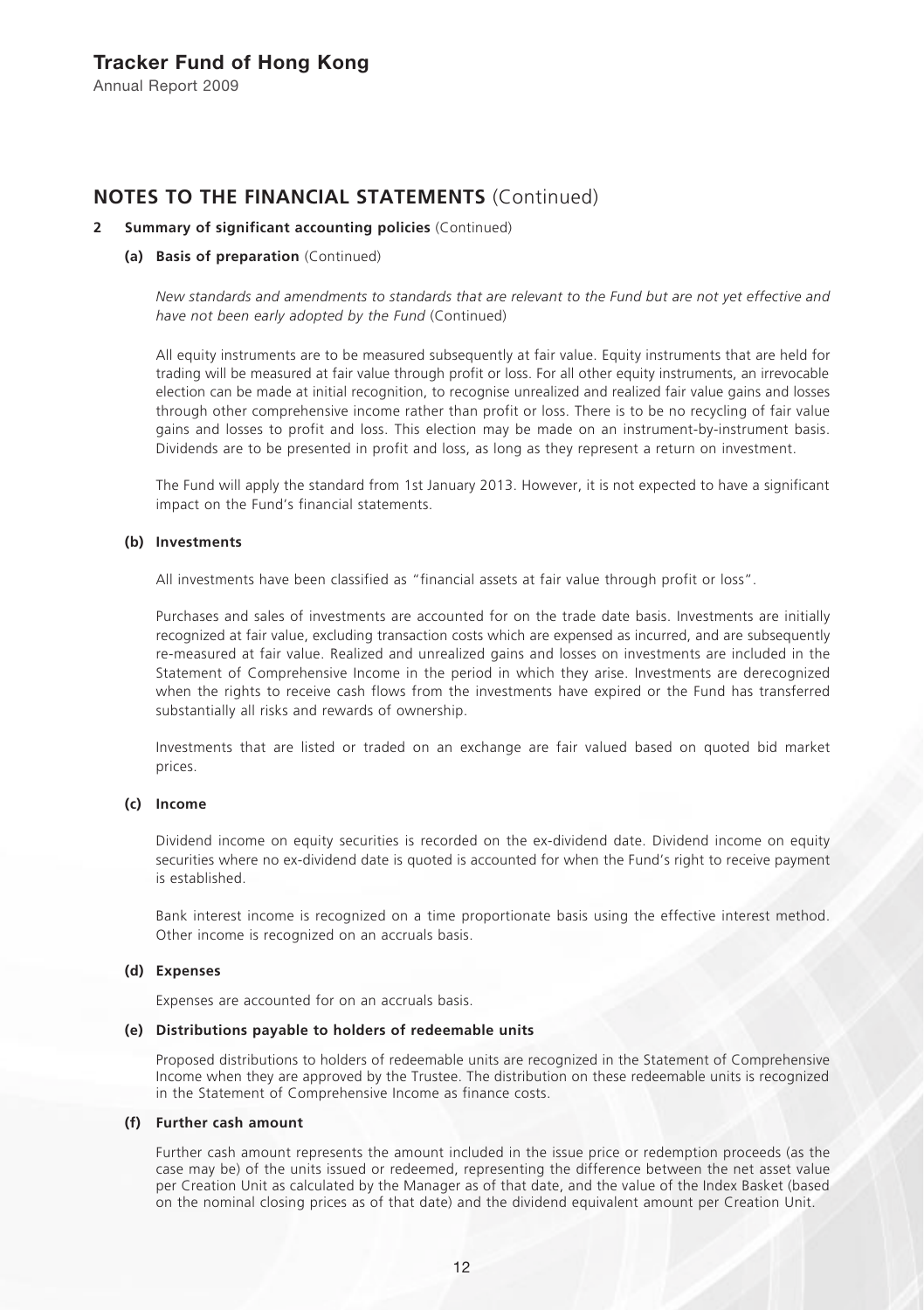#### **2 Summary of significant accounting policies** (Continued)

#### **(g) Cash and cash equivalents**

Cash and cash equivalents include cash in hand, demand deposits, other short-term highly liquid investments with original maturities of three months or less and bank overdrafts.

#### **(h) Translation of foreign currencies**

#### *Functional and presentation currency*

Items included in the financial statements are measured using the currency of the primary economic environment in which the Fund operates ("the functional currency"). The performance of the Fund is measured and reported to the holders of redeemable units in Hong Kong dollar. The Manager considers the Hong Kong dollar as the currency that most faithfully represents the economic effects of the underlying transactions, events and conditions. The financial statements are presented in Hong Kong dollar, which is the Fund's functional and presentation currency.

#### *Transactions and balances*

Foreign currency transactions are translated into the functional currency using the exchange rates prevailing at the dates of the transactions. Foreign currency assets and liabilities are translated into the functional currency using the exchange rate prevailing at the year end date.

Foreign exchange gains and losses arising from translation are included in the Statement of Comprehensive Income.

Foreign exchange gains and losses relating to cash and cash equivalents are presented in the Statement of Comprehensive Income within "net foreign currency gains or losses on cash and cash equivalents".

Foreign exchange gains and losses relating to the financial assets and liabilities carried at fair value through profit or loss are presented in the Statement of Comprehensive Income within "net gain/(loss) on investments".

#### **(i) Redeemable units**

The Fund issues redeemable units, which are redeemable at the holder's option and are classified as financial liabilities. Redeemable units can only be redeemed in-kind equal to a proportionate share of the Fund's net asset value. The redeemable unit is carried at the redemption amount that is payable at the year end date if the holder exercises the right to put the unit back to the Fund. In accordance with the Fund's Trust Deed, the minimum redemption units are 1,000,000 units.

Redeemable units are issued and redeemed at the holder's option at prices based on the Fund's net asset value per unit at the time of issue or redemption. The Fund's net asset value per unit is calculated by dividing the net assets attributable to the holders of redeemable units with the total number of outstanding redeemable units. In accordance with the provisions of the Fund's Trust Deed, investment positions are valued based on the last traded market price for the purpose of determining the net asset value per unit for creations and redemptions.

### **(j) Segmental reporting**

Operating segments are reported in a manner consistent with the internal reporting used by the chief operating decision-maker. The Manager, who is responsible for allocating resources and assessing performance of the operating segments, has been identified as the chief operating decision-maker that makes strategic decisions.

#### **3 Net gain/(loss) on investments**

|                                                                                              | 2009<br>HK\$                      | 2008<br>HK\$                         |
|----------------------------------------------------------------------------------------------|-----------------------------------|--------------------------------------|
| Change in unrealized gain/loss on investments<br>Realized (loss)/gain on sale of investments | 21,247,455,910<br>(6,460,371,234) | (22, 366, 252, 275)<br>1,937,056,552 |
|                                                                                              | 14,787,084,676                    | (20, 429, 195, 723)                  |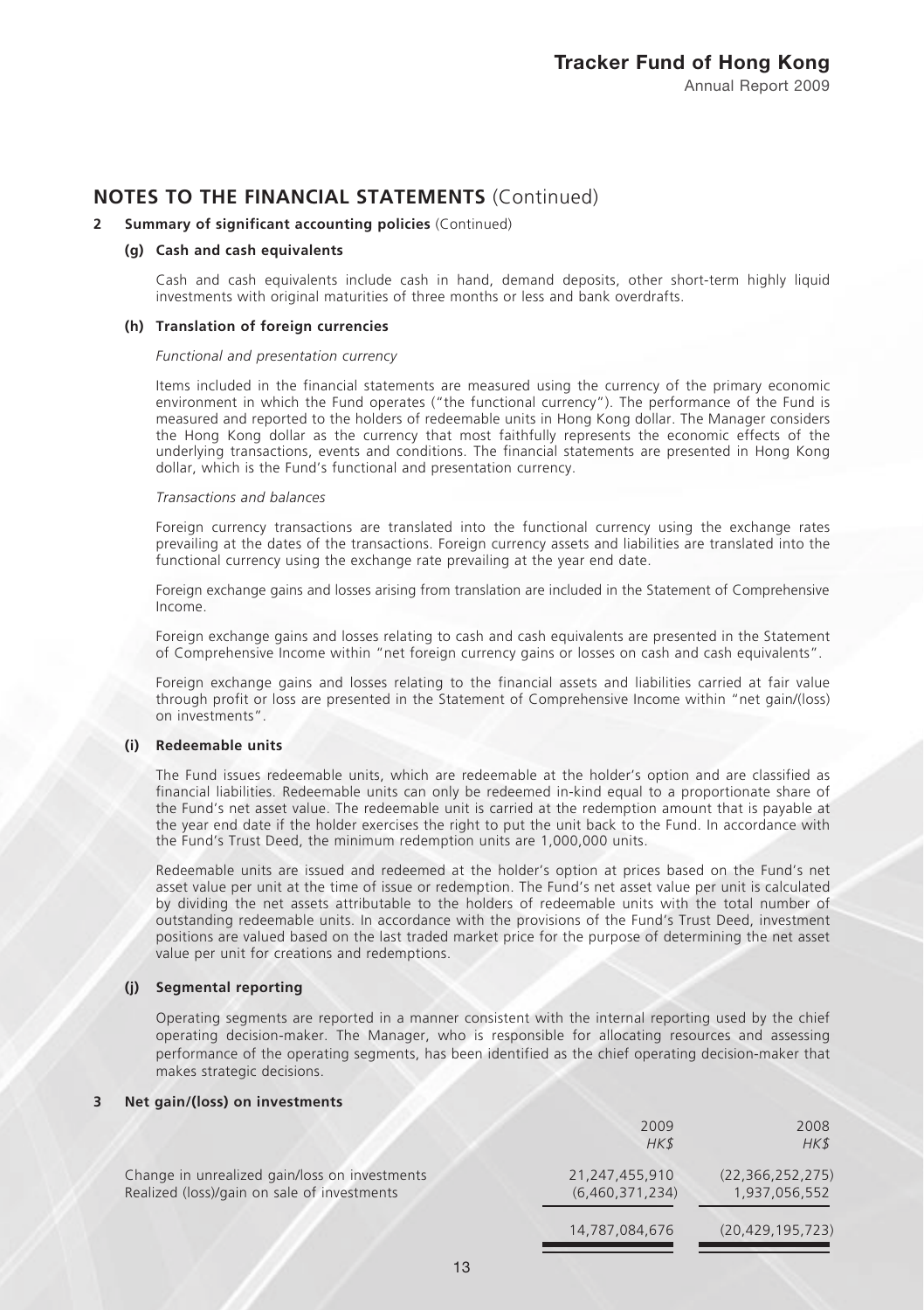# **NOTES TO THE FINANCIAL STATEMENTS** (Continued)

#### **4 Income**

### **(a) Transaction fee**

Applications to create or redeem units are only made through brokers or dealers (acting either as principal or on behalf of clients) (the "Participating Dealers") which have executed a participation agreement with the Manager, the Trustee, HK Conversion Agency Services Limited and Hong Kong Securities Clearing Company ("HKSCC"). The Fund is entitled to receive a transaction fee of HK\$15,000 per total aggregate creation and redemption application per day per Participating Dealer.

### **(b) Other income**

Other income represents registrar charges levied on unitholders (other than HKSCC Nominees) who hold units registered in their own names as at each Record Date for the relevant distribution. Currently, these charges amount to the lower of HK\$80 per year per unitholder and the unitholder's actual distribution entitlement. Such charges are deducted on a half-yearly basis from the half-yearly distributions payable to the relevant unitholders.

### **5 Number of units in issue and net assets attributable to holders of redeemable units**

The Fund's capital is represented by the net assets attributable to holders of redeemable units. Units are issued through an in-kind creation of an Index Basket with the remaining balances in cash, and are redeemed in-kind with the remaining balances in cash. Subscriptions and redemptions of units during the year are shown on the Statement of Changes in Net Assets Attributable to Holders of Redeemable Units. In accordance with the objectives and risk management policies outlined in note 12, the Fund endeavours to invest in appropriate investments while maintaining sufficient liquidity to meet redemption, such liquidity being augmented by disposal of listed securities where necessary.

In accordance with the provisions of the Fund's Trust Deed, listed investments are stated at the last traded price on the valuation day for the purpose of determining net asset value per unit for creations and redemptions and for various fee calculations. However, the accounting policy of the Fund for the purpose of compliance with HKAS 39 and for reporting purpose is to value its investments at the relevant bid market prices on the year end date. The difference between the valuation of these investments as stated in the financial statements and the valuation methodology indicated in the Fund's Trust Deed, results in a decrease in value of investments by HK\$6,801,924 (2008: HK\$33,114,298). The amount of the adjustment recognized in the Statement of Comprehensive Income is HK\$(26,312,374) (2008: HK\$4,334,293).

Net assets attributable to holders of redeemable units at last traded market prices represent a liability in the Statement of Net Assets, carried at the redemption amount that would be payable at the year end date if the unitholders exercised the right to redeem the units in the Fund.

|                                                                                         | Number of units                               |                                                 |
|-----------------------------------------------------------------------------------------|-----------------------------------------------|-------------------------------------------------|
|                                                                                         | 2009                                          | 2008                                            |
| Units in issue at the beginning of the year<br>Creation of units<br>Redemption of units | 2,280,992,500<br>238,000,000<br>(742.000.000) | 1,161,992,500<br>1,277,000,000<br>(158,000,000) |
| Units in issue at the end of the year                                                   | 1,776,992,500                                 | 2,280,992,500                                   |
|                                                                                         | HK\$                                          | HK\$                                            |
| Net assets attributable to holders of redeemable units                                  | 39,127,011,685                                | 33, 181, 932, 365                               |
| Net assets attributable to holders of redeemable units<br>(per unit)                    | 22.02                                         | 14.55                                           |
| Net asset value per Creation Unit<br>(1 Creation Unit is equivalent to 1,000,000 units) | 22,018,670                                    | 14,547,147                                      |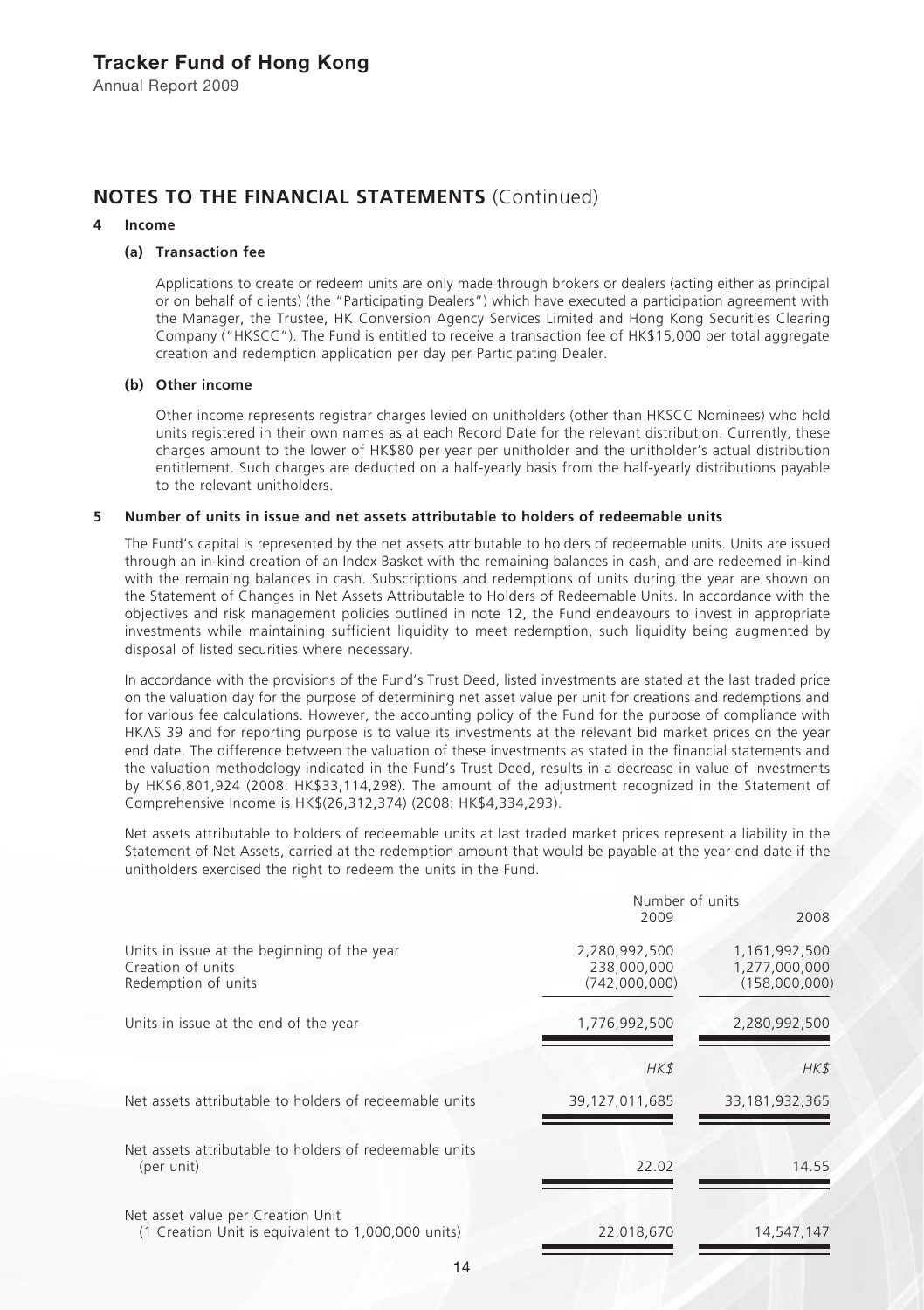### **6 Taxation**

No provision for Hong Kong profits tax has been made as the interest, dividend income and realized gains on disposal of investments of the Fund are excluded from the charge to profits tax under Sections 14, 26 or 26A of the Hong Kong Inland Revenue Ordinance.

The Fund invests in shares of companies in People's Republic of China ("PRC") listed on the Hong Kong Stock Exchange ("H-shares"). Under the PRC Corporate Income Tax Law, the Fund may be liable to pay PRC tax on the capital gains realized in the trading of H-shares. However, no provision was made for taxation from such gains in the financial statements as the Trustee and Manager believe that the Fund can sustain a position for not filing a tax return based on the existing tax regulations and that the enforcement of China tax on capital gains is not probable.

Withholding tax was charged on dividend income received from H-shares during the year.

### **7 Transactions with the related parties/Manager and its Connected Persons**

Parties are considered to be related if one party has the ability to control the other party or exercise significant influence over the other party in making financial or operational decisions. Related parties of the Fund also include the Manager of the Fund and its connected persons. Connected Persons of the Manager are those as defined in the Code on Unit Trusts and Mutual Funds established by the Securities and Futures Commission of Hong Kong (the "SFC Code"). All transactions entered into during the year between the Fund and its related parties, including the Manager and its Connected Persons were carried out in the normal course of business and on normal commercial terms. To the best of the Manager's knowledge, the Fund does not have any other transactions with its related parties, including the Manager and its Connected Persons except for those disclosed below.

#### **(a) Manager's holding in the Fund**

The directors and officers of the Manager may transact in the units of the Fund as principal provided that prior written notice is provided to the Trustee. As of 31st December 2009, the directors and officers of the Manager together held 28,960 units in the Fund (2008: 33,460 units).

#### **(b) Management fee**

The fee payable to the Manager is calculated at the following annual rates of the net asset value of the Fund on the last dealing day in the relevant quarter:

| For first HK\$15 billion of the net asset value                | $0.050\%$ |
|----------------------------------------------------------------|-----------|
| For next HK\$15 billion of the net asset value                 | 0.045%    |
| For next HK\$15 billion of the net asset value                 | $0.030\%$ |
| Any amount by which the net asset value exceeds HK\$45 billion | 0.025%    |
|                                                                |           |

The management fee is accrued daily and is payable quarterly in arrears.

### **(c) Trustee fee**

The fee payable to the Trustee is calculated at the following annual rates of the net asset value of the Fund of the last dealing day in the relevant quarter:

| For first HK\$15 billion of the net asset value                | $0.050\%$ |
|----------------------------------------------------------------|-----------|
| For next HK\$15 billion of the net asset value                 | 0.045%    |
| For next HK\$15 billion of the net asset value                 | $0.030\%$ |
| Any amount by which the net asset value exceeds HK\$45 billion | 0.025%    |
|                                                                |           |

The trustee fee is accrued daily and payable quarterly in arrears.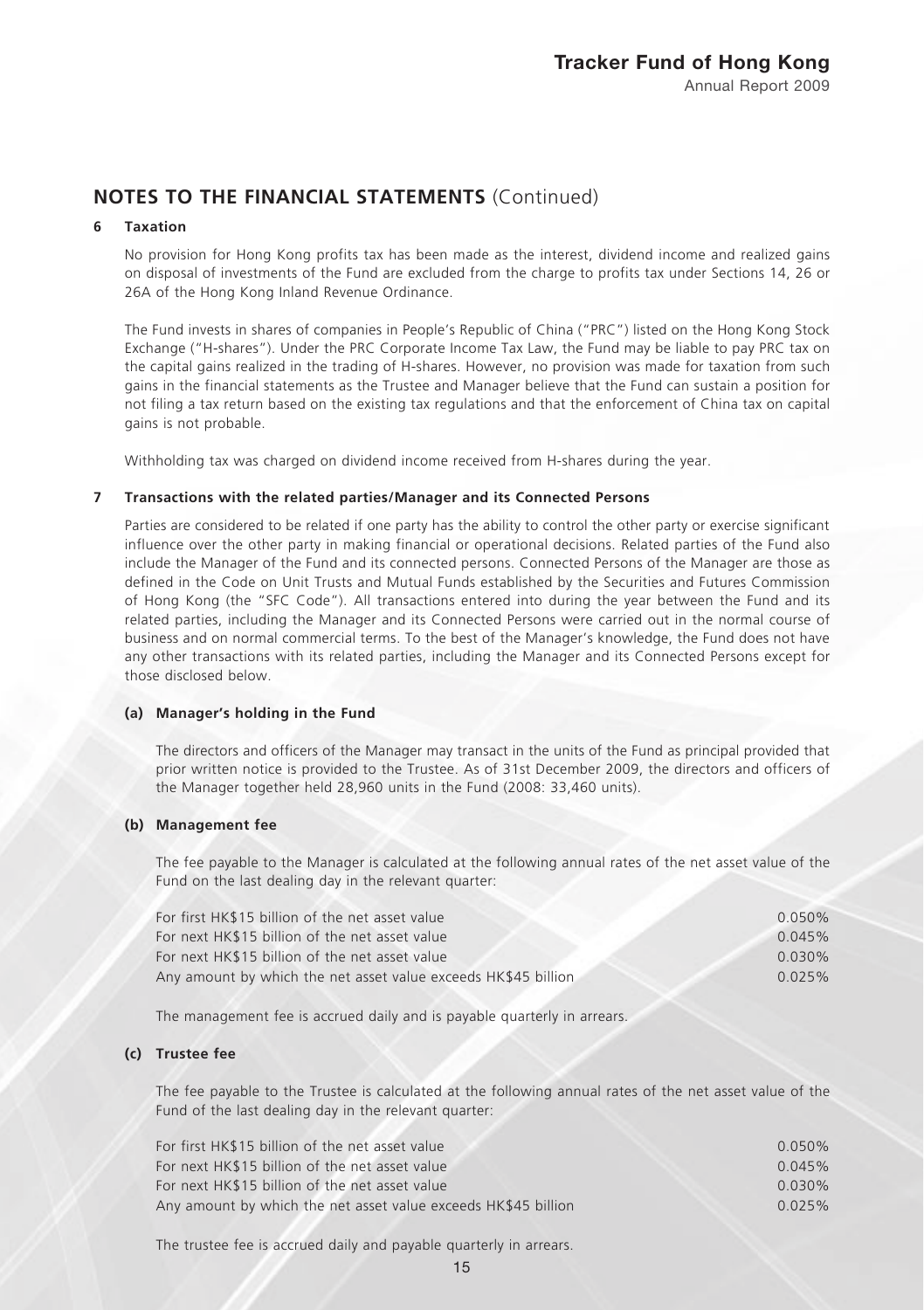### **NOTES TO THE FINANCIAL STATEMENTS** (Continued)

### **7 Transactions with the related parties/Manager and its Connected Persons** (Continued)

### **(d) Bank balances and interest income**

Bank balances are maintained with the Trustee. Bank balances held with the Trustee as at 31st December 2009 was HK\$56,176,081 (2008: HK\$177,260,694). During the year, no interest was earned on these bank balances as they were placed in a non-interest bearing current account (2008: HK\$2,347,226).

#### **8 Other fees**

### **(a) Registrar fee**

The fee payable to the Registrar is calculated based on the number of unitholders on the register on the first business day of the relevant month at the following fee scale, subject to a monthly maximum aggregate registrar fee of HK\$1,000,000.

Prior to 1st May 2008, the registrar fee scale was as follows:

|                                                                  | HK\$<br>(per month) |
|------------------------------------------------------------------|---------------------|
| For first 2,000 Unitholders                                      | 9.500               |
| For every additional 1,000 Unitholders up to 70,000 Unitholders  | 2,000               |
| For every additional 1,000 Unitholders up to 100,000 Unitholders | 1,700               |
| For every additional 1,000 Unitholders up to 200,000 Unitholders | 1,800               |
| For every additional 1,000 Unitholders up to 300,000 Unitholders | 1,500               |
| For every additional 1,000 Unitholders above 300,000 Unitholders | 1,200               |
|                                                                  |                     |

With effect from 1st May 2008, the registrar fee scale is as follows:

|                                                                  | HK\$<br>(per month) |
|------------------------------------------------------------------|---------------------|
| For first 2,000 Unitholders                                      | 10,000              |
| For every additional 1,000 Unitholders up to 100,000 Unitholders | 2.200               |
| For every additional 1,000 Unitholders up to 200,000 Unitholders | 1,800               |
| For every additional 1,000 Unitholders up to 300,000 Unitholders | 1,500               |
| For every additional 1,000 Unitholders above 300,000 Unitholders | 1.200               |

In addition, the Registrar is reimbursed for all of its out-of-pocket expenses incurred in connection with performing its services.

The registrar fee is accrued daily and is payable monthly in advance.

#### **(b) Conversion agent fee**

The Conversion Agent received a monthly retainer fee of HK\$16,000 plus a transaction fee of HK\$12,000 for each creation or redemption application.

The conversion agent fee is accrued daily and payable monthly in arrears.

### **(c) Index license fee**

The index license fee is calculated at the rate of 0.015% per annum on the daily average net asset value of the Fund, subject to a minimum of US\$10,000 per annum.

The index license fee is accrued daily and is payable quarterly in arrears.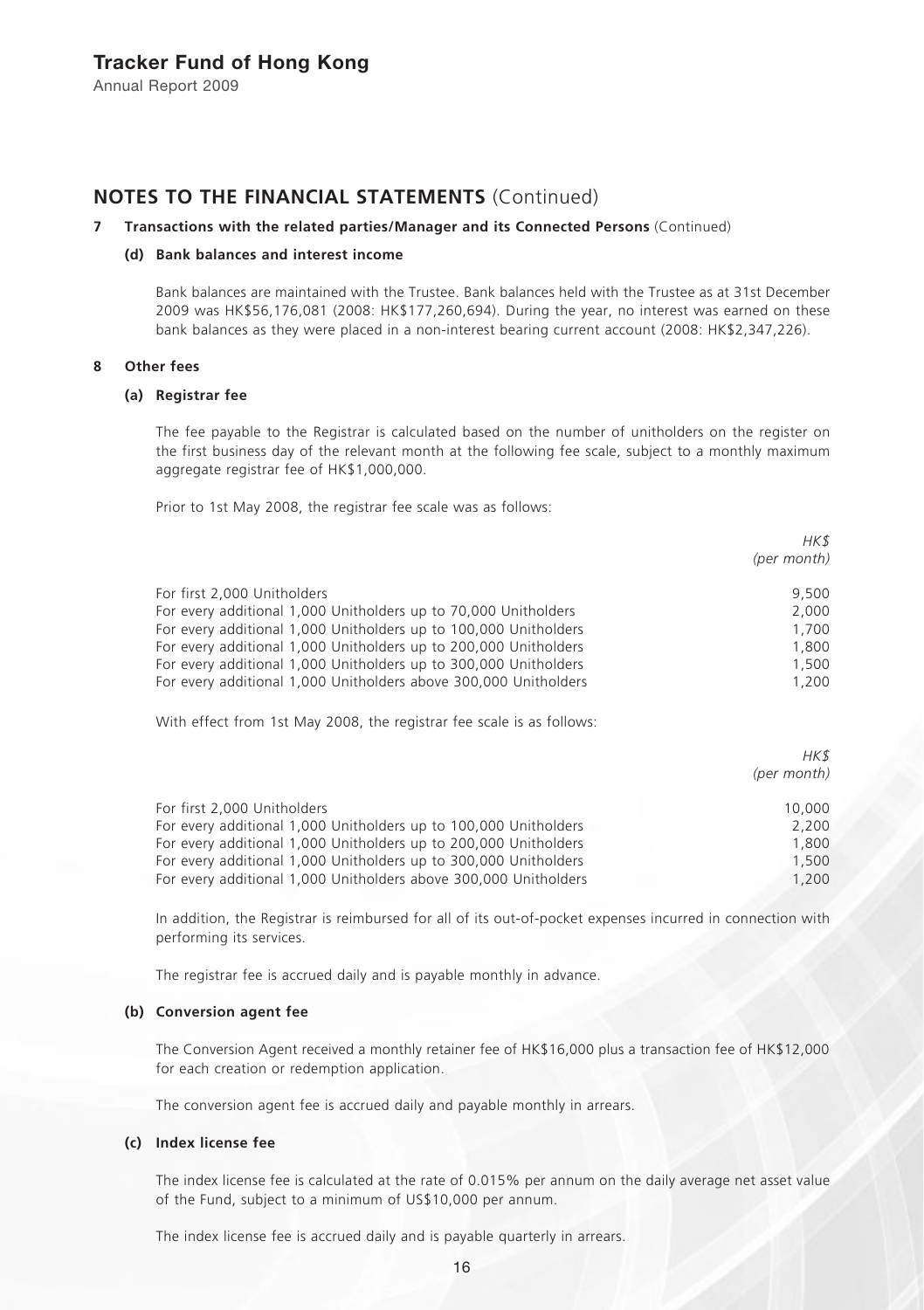### **9 Major non-cash transactions**

In accordance with the Fund's Trust Deed, units are issued through an in-kind creation of an Index Basket with the remaining balances in cash and are not through a cash subscription only. For each Creation Unit (of 1,000,000 units), the Fund receives an Index Basket consisting of constituent shares as determined by the Manager on a daily basis. During the year, the Fund issued 238,000,000 units (2008: 1,277,000,000) in exchange for Index Baskets consisting of investments valued at HK\$3,452,646,365 (2008: 24,189,585,612) by the Manager with remaining balances in cash, totaling HK\$3,484,172,095 (2008: 24,548,222,293).

In accordance with the Fund's Trust Deed, units are redeemed in-kind with the remaining balances in cash and are not redeemable for cash only. During the year, the Fund redeemed 742,000,000 units (2008: 158,000,000 units) in exchange for Index Baskets consisting of investments valued at HK\$12,108,706,527 (2008: HK\$3,241,235,730) by the Manager with remaining balances in cash, totaling HK\$12,238,187,329 (2008: HK\$3,263,169,876).

### **10 Soft dollar practices**

The Manager may effect transactions, provided that any such transaction is consistent with standards of "best execution", by or through the agency of another person for the account of the Fund with whom the Manager or any of its Connected Persons have an arrangement under which that party will from time to time provide to or procure for the Manager or any of its Connected Persons goods, services or other benefits (such as research and advisory services, computer hardware associated with specialized software or research services and performance measures) the nature of which is such that their provision can reasonably be expected to benefit the Fund as a whole and may contribute to an improvement in the performance of the Fund. For the avoidance of doubt, such goods and services may not include travel, accommodation, entertainment, general administrative goods or services, general office equipment or premises, membership fees, employees' salaries or direct money payments.

Since the inception of the Fund, the Manager had not participated in any soft dollar arrangements in respect of any transactions for the account of the Fund.

### **11 Investment limitations and prohibitions under the SFC Code**

The SFC Code allows the Fund to invest in constituent securities issued by a single issuer for more than 10% of the Fund's net asset value provided that the investment is limited to any constituent securities that each accounts for more than 10% of the weighting of the Index and the Fund's holding of any such constituent securities may not exceed their respective weightings in the Index (except as a result of changes in the composition of the Index and the excess is transitional and temporary in nature).

Constituent securities that account for more than 10% of the net asset value of the Fund as at year end were as follows:

|                   | Respective weighting<br>in the Index $(\% )$ | % of net asset value |      |      |
|-------------------|----------------------------------------------|----------------------|------|------|
|                   | 2009                                         | 2008                 | 2009 | 2008 |
| HSBC Holdings plc | 14.6                                         | 13.1                 | 14.6 | 13.0 |
| China Mobile Ltd. | 7.7                                          | 14.2                 | 7.7  | 14.1 |

During the year, the Hang Seng Index increased by 52.02% (2008: decreased by 48.27%), while the net asset value per unit of the Fund increased by 51.34% (2008: decreased by 48.00%).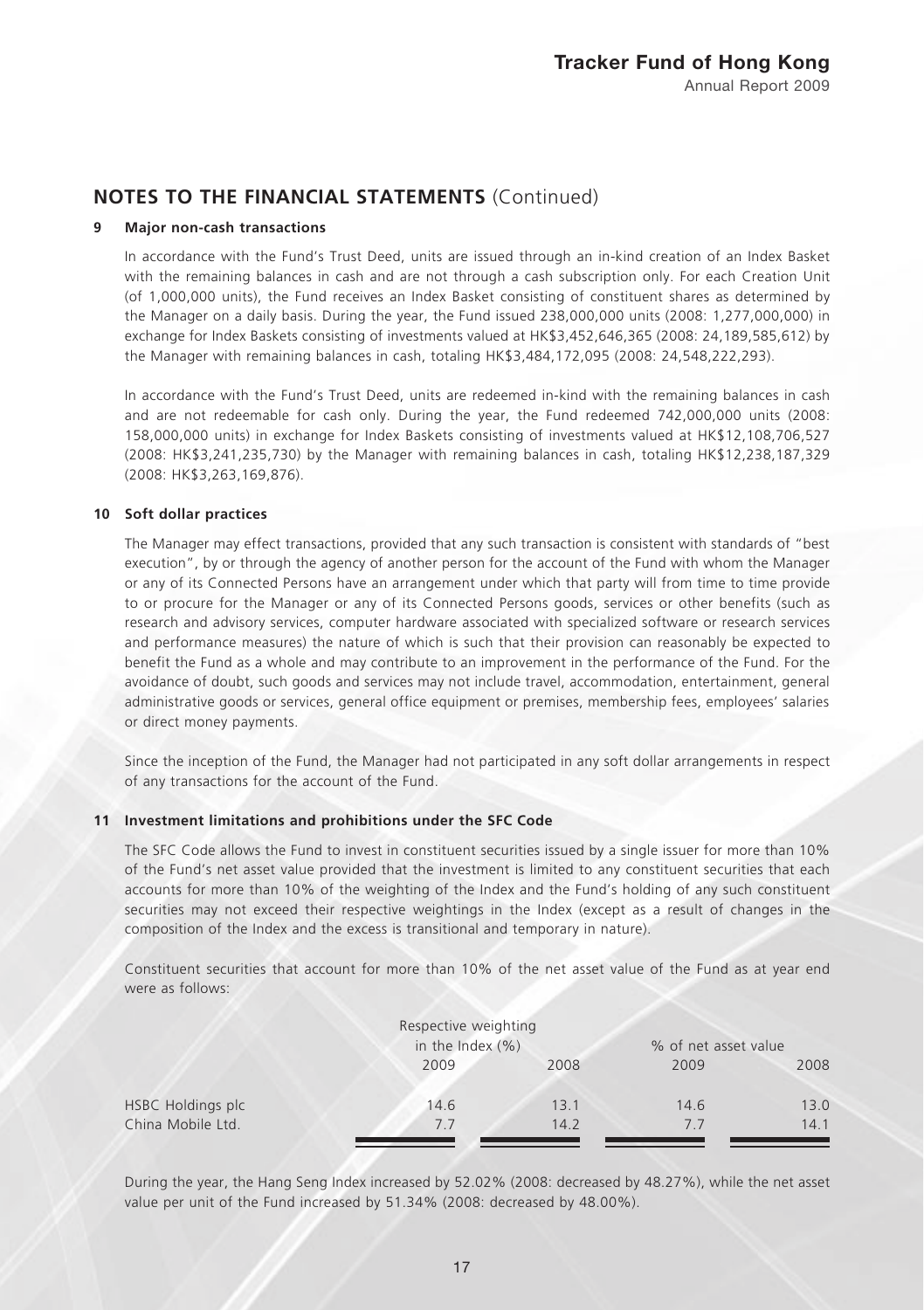# **NOTES TO THE FINANCIAL STATEMENTS** (Continued)

### **12 Financial risk management**

### **(a) Strategy in using financial instruments**

#### *Investment objectives*

The Fund's investment objective is to provide investment results that closely correspond to the performance of the Index. The Manager will seek to achieve the investment objective by investing all, or substantially all, of the Fund's assets in Index Shares in substantially the same weightings as they appear in the Index. The Manager may also invest in certain other permitted investments in seeking to meet the investment objective. The Manager will rebalance the Fund's portfolio of investments from time to time to reflect any changes to the composition of, or the weighting of shares in, the Index.

#### *Investment policies*

The responsibility of the Manager is to reflect changes in the Index by replicating changes to the weightings and composition of the constituent shares in the Index in the portfolio of shares which make up the portfolio.

Since the investment objective is to provide investment results that closely correspond with the performance of the Index, the Manager is required to ensure, insofar as practicable and subject to the Trust Deed, that the assets comprised in the portfolio comprise only, or substantially only, interest in Index Shares and in the relative weightings such Index Shares appear in the Index. Other than cash held for distribution and to meet the fees, expenses and other liabilities, it is unlikely that cash or any other form of securities will form a substantial part of the assets.

The risks and the respective risk management policies employed by the Fund to manage these risks are discussed below.

### **(b) Market price risk**

Market price risk is the risk that the value of a financial instrument will fluctuate as a result of changes in market prices, whether those changes are caused by factors specific to the individual instrument or factors affecting all instruments in the market.

All securities investments present a risk of loss of capital. The Fund's market price risk is managed through diversification of investment portfolio. The Manager monitors the investments on a daily basis and rebalances the portfolio of investments from time to time to reflect any changes to the composition of, or the weighting of shares in, the Index.

As at year end, the overall market exposure was as follows:

|                                                  | At 31st December   |            |                    |            |
|--------------------------------------------------|--------------------|------------|--------------------|------------|
|                                                  | 2009               |            | 2008               |            |
|                                                  |                    | $%$ of     |                    | $%$ of     |
|                                                  | Fair value<br>HK\$ | net assets | Fair value<br>HK\$ | net assets |
| Held for trading:<br>Listed investments Equities |                    |            |                    |            |
| - Hong Kong                                      | 39,025,886,042     | 99.74      | 32,895,270,414     | 99.14      |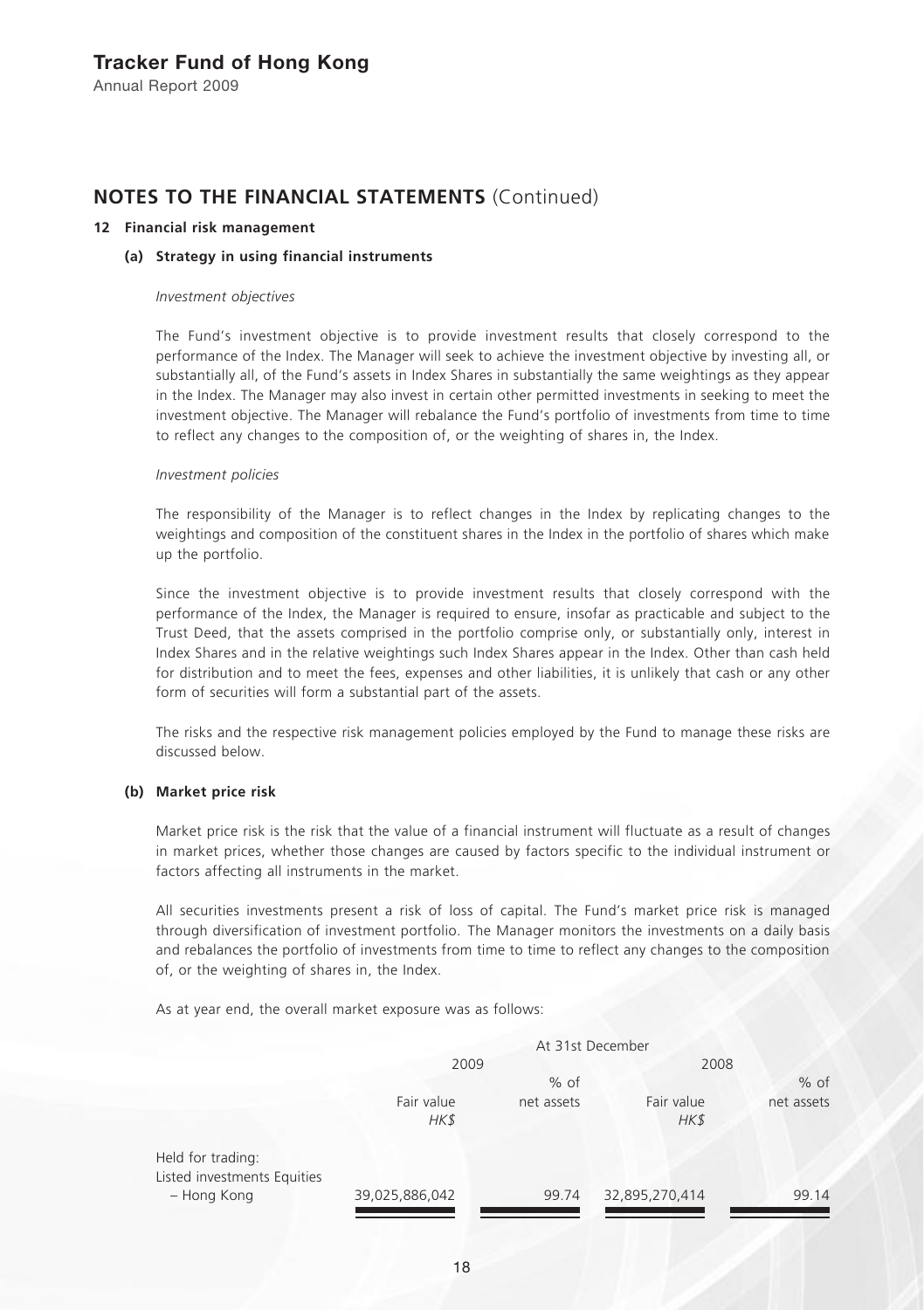### **12 Financial risk management** (Continued)

**(b) Market price risk** (Continued)

#### *Net market exposures*

The following table shows the net market exposures of the Fund by industry:

| 2009            | 2008            |
|-----------------|-----------------|
| % of net assets | % of net assets |
|                 |                 |
| 35.15           | 41.01           |
| 50.40           | 42.18           |
| 9.64            | 9.88            |
| 4.55            | 6.07            |
| 99.74           | 99.14           |
|                 |                 |

All the Fund's equity securities are listed on the Hong Kong Stock Exchange. As the Fund is a Hang Seng Index tracking fund, movements in the Index would cause substantially the same percentage change in the Fund's net asset value.

|                   | 2009          |                | 2008      |                |
|-------------------|---------------|----------------|-----------|----------------|
|                   | Change in     |                | Change in |                |
|                   | index         | Impact         | index     | Impact         |
|                   | $\frac{0}{0}$ | HK\$           | %         | HK\$           |
| Hong Kong         |               |                |           |                |
| - Hang Seng Index | 52.02         | 20,301,265,919 | 48.27     | 15,878,547,029 |

The Manager has used their view of what would be a "reasonable shift" in each key market to estimate the change for use in the market sensitivity analysis above.

Disclosures above are shown in absolute terms, changes and impacts could be positive or negative. Changes in market index % are revised annually depending on the Manager's current view of market volatility and other relevant factor.

### **(c) Interest rate risk**

The majority of the Fund's financial assets and liabilities are non-interest bearing. As a result, the Fund is not subject to significant amounts of risk due to fluctuations in the prevailing levels of market interest rates.

### **(d) Credit risk**

Credit risk is the risk that an issuer or counterparty will be unable or unwilling to pay amounts in full when due.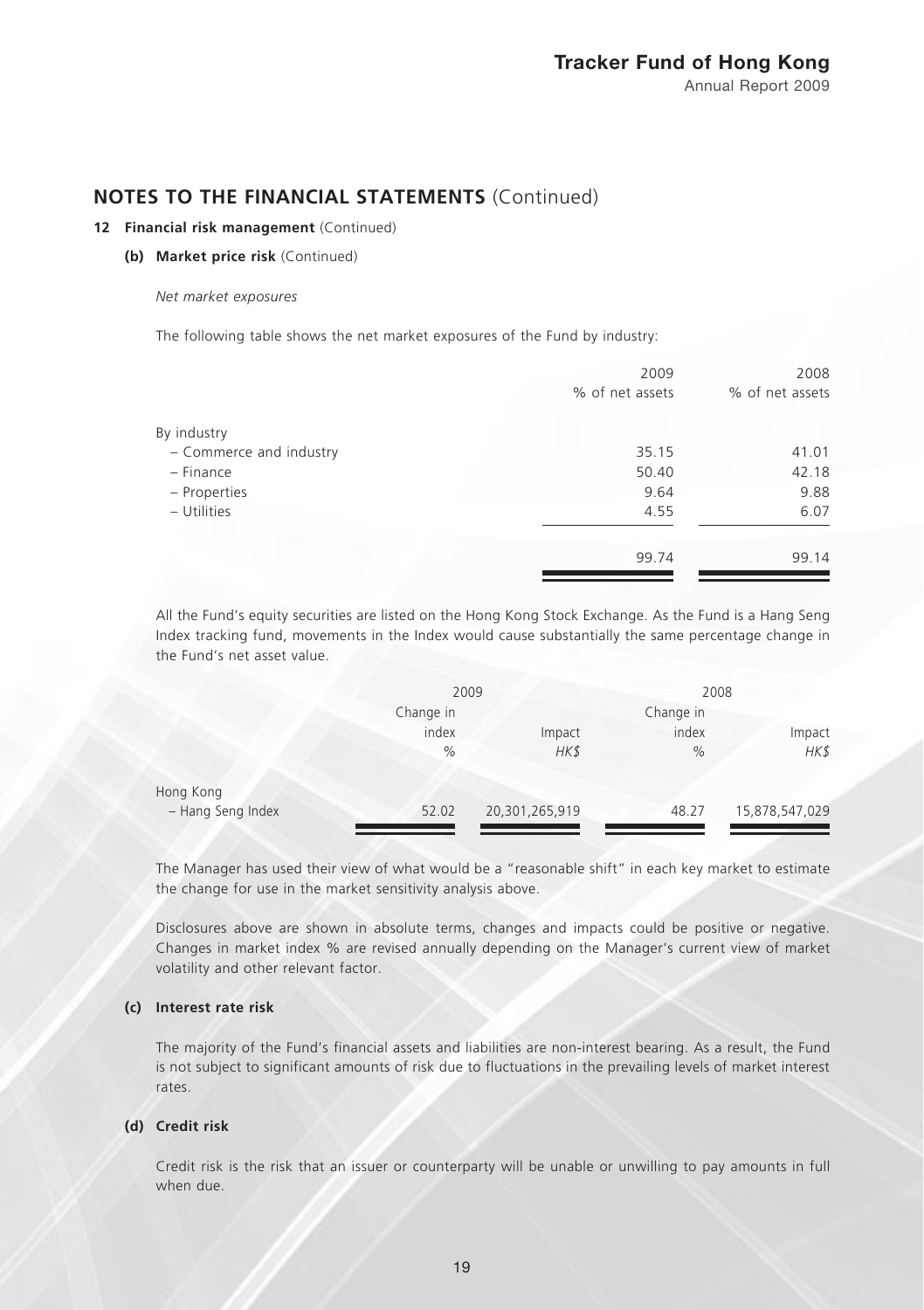# **NOTES TO THE FINANCIAL STATEMENTS** (Continued)

### **12 Financial risk management** (Continued)

### **(d) Credit risk** (Continued)

The Fund's financial assets which are potentially subject to credit risk consist principally of securities and bank balances. The Fund limits its exposure to credit risk by transacting with well established brokerdealers and banks with high credit ratings.

All transactions in securities are settled/paid for upon delivery using approved and reputable brokers. The risk of default is considered minimal as delivery of securities sold is only made once the broker has received payment. Payment is made on a purchase once the securities have been received by the broker. The trade will fail if either party fails to meet its obligation.

At 31st December 2009, bank balances of HK\$56,176,081 (2008: HK\$177,260,694) were placed with State Street Bank and Trust Company, the Fund's Trustee and Custodian. The credit rating of the Trustee and Custodian issued by Standard and Poor's was as follows:

|                                                  | 2009  | 2008  |
|--------------------------------------------------|-------|-------|
| State Street Bank and Trust Company <sup>1</sup> | $AA-$ | $AA-$ |

Accordingly, the Fund has no significant credit risk.

The maximum exposure to credit risk at year end is the carrying amount of the financial assets as shown on the Statement of Net Assets.

None of the assets is impaired nor past due but not impaired.

1Long-term credit rating of State Street Corporation, the holding company of State Street Bank and Trust Company.

#### **(e) Currency risk**

Currency risk is the risk that the value of financial instruments will fluctuate due to changes in foreign exchange rates.

The Fund has no significant currency risk as substantially all assets and liabilities are denominated in Hong Kong dollar, the Fund's functional and presentation currency.

### **(f) Liquidity risk**

Liquidity risk is the risk that an entity will encounter difficulty in settling a liability, including a redemption request.

The Fund invests the majority of its assets in investments that are traded in an active market and can be readily disposed of. The Fund's securities are considered readily realizable, as they are listed on the Hong Kong Stock Exchange. It is the intent of the Manager to monitor the Fund's liquidity position on a daily basis.

The following table gives the undiscounted cash-flow projection of the Fund's financial liabilities. Balances due within 12 months equal their carrying balances, as the impact of discounting is not significant.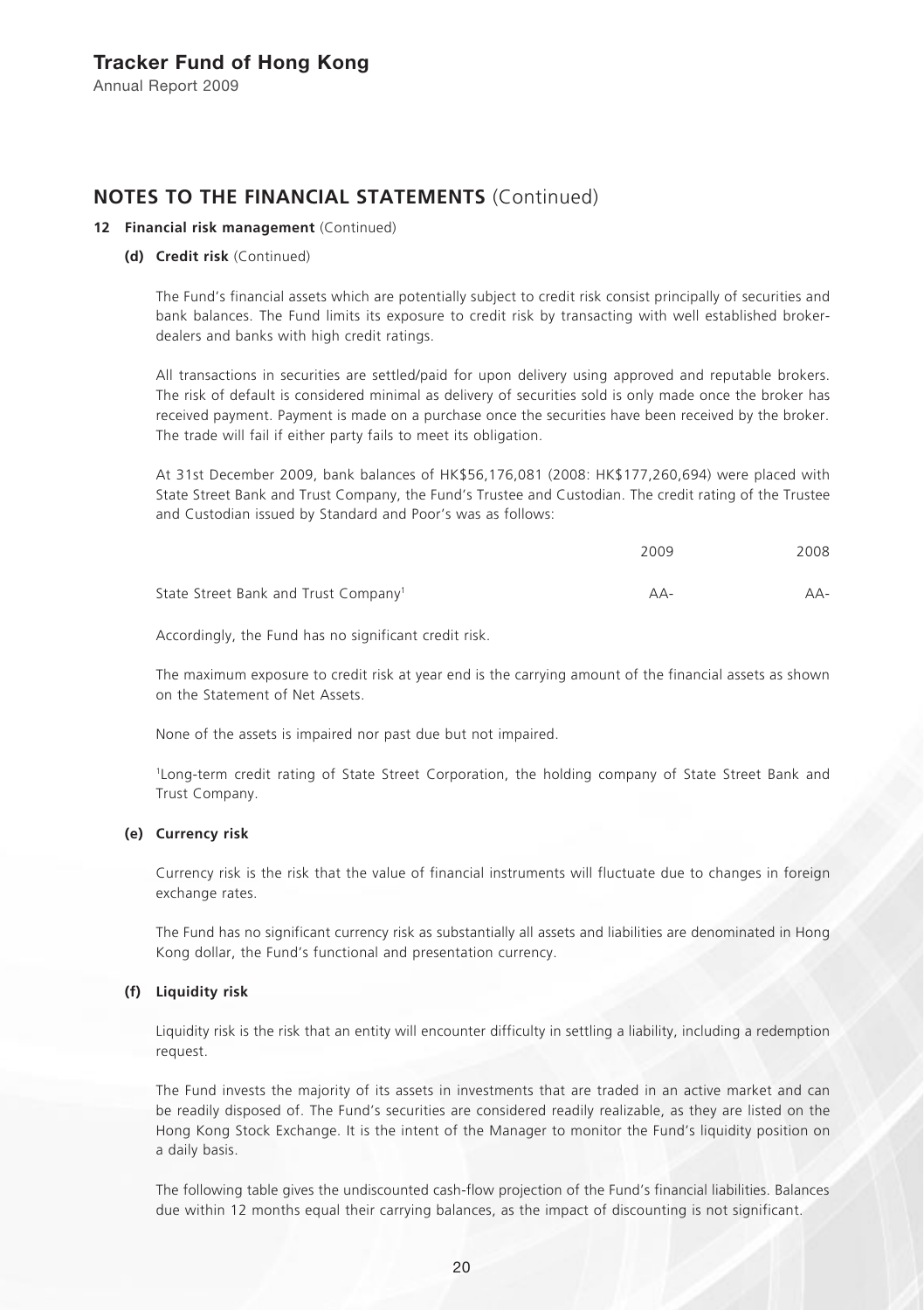### **12 Financial risk management** (Continued)

**(f) Liquidity risk** (Continued)

*Maturity analysis*

|                                       | Less than         |            |                   |
|---------------------------------------|-------------------|------------|-------------------|
|                                       | 1 month           | 1-3 months | Total             |
| At 31st December 2009                 |                   |            |                   |
| Management fee payable                |                   | 4,070,841  | 4,070,841         |
| Trustee fee payable                   |                   | 4,070,841  | 4,070,841         |
| Index license fee payable             | 1,487,795         |            | 1,487,795         |
| Registrar fee payable                 |                   | 149,407    | 149,407           |
| Other accounts payable and accruals   | 103,880           | 889,538    | 993,418           |
| Net assets attributable to holders of |                   |            |                   |
| redeemable units (at last traded      |                   |            |                   |
| market prices)                        | 39,127,011,685    |            | 39,127,011,685    |
|                                       |                   |            |                   |
| <b>Total financial liabilities</b>    | 39,128,603,360    | 9,180,627  | 39,137,783,987    |
|                                       |                   |            |                   |
| At 31st December 2008                 |                   |            |                   |
| Management fee payable                |                   | 3,690,291  | 3,690,291         |
| Trustee fee payable                   |                   | 3,690,291  | 3,690,291         |
| Index license fee payable             | 1,195,955         |            | 1,195,955         |
| Registrar fee payable                 | 141,975           | 180,778    | 322,753           |
| Other accounts payable and accruals   | 248,094           | 2,063,458  | 2,311,552         |
| Net assets attributable to holders of |                   |            |                   |
| redeemable units (at last traded      |                   |            |                   |
| market prices)                        | 33, 181, 932, 365 |            | 33, 181, 932, 365 |
|                                       |                   |            |                   |
| <b>Total financial liabilities</b>    | 33, 183, 518, 389 | 9,624,818  | 33, 193, 143, 207 |

Units are redeemed on demand at unitholder's option. However, the Trustee and Manager do not envisage that the contractual maturity disclosed in the table above will be representative of the actual cash outflows, as unitholders typically retain the units for the medium to long term.

The Fund manages its liquidity risk by investing in securities that it expects to be able to liquidate within 7 days or less. The following table illustrates the expected liquidity of assets held:

|                       | Less than 7 days | 7 days to less<br>than 1 month | 1-12 months | More than<br>12 months |
|-----------------------|------------------|--------------------------------|-------------|------------------------|
| At 31st December 2009 |                  |                                |             |                        |
| <b>Total assets</b>   | 39,082,062,123   | 48,906,214                     | 13,726      |                        |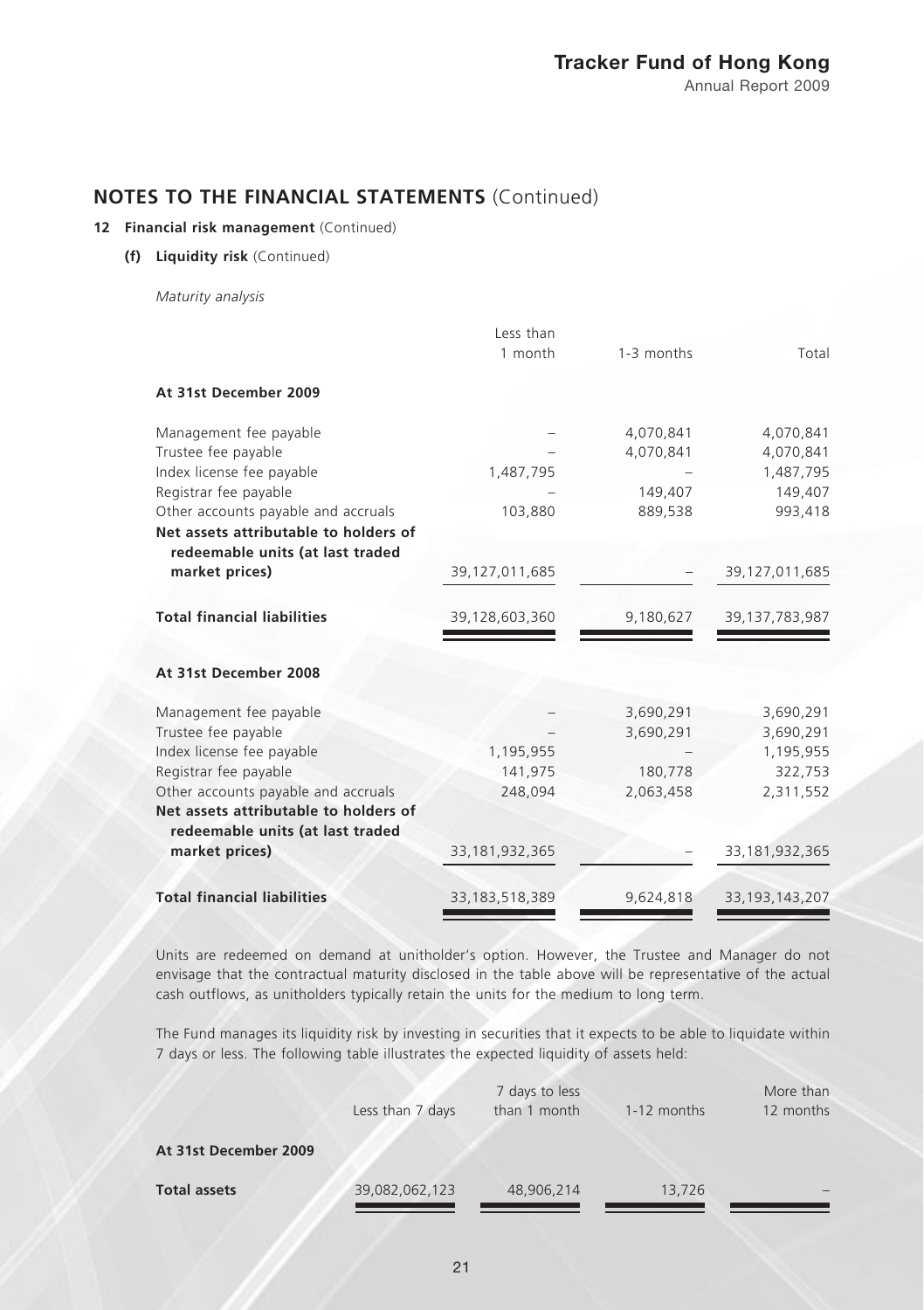# **NOTES TO THE FINANCIAL STATEMENTS** (Continued)

### **12 Financial risk management** (Continued)

### **(g) Capital risk management**

The Fund's objective is to provide investment results that closely correspond to the performance of the Hang Seng Index. The Manager may:

- Redeem and issue new units in accordance with the constitutive documents of the Fund, which include the ability to amend the Creation Unit and Redemption Unit size upon the approval of the Trustee and Supervisory Committee;
- Exercise discretion when determining the amount of distributions of the Fund to holders of redeemable units; and
- Suspend the creation and redemption of units under certain circumstance stipulated in the prospectus.

Units are issued through an in-kind creation of an Index Basket with the remaining balances in cash and are not through a cash subscription only. Units are redeemed in-kind with the remaining balances in cash and are not redeemable for cash only.

### **(h) Fair value estimation**

The fair value of financial assets and liabilities traded in active markets (such as publicly traded derivatives and trading securities) are based on quoted market prices at the close of trading on the year end date. The quoted market price used for financial assets held by the Fund is the current bid price; the appropriate quoted market price for financial liabilities is the current asking price.

A financial instrument is regarded as quoted in an active market if quoted prices are readily and regularly available from an exchange, dealer, broker, industry group, pricing service, or regulatory agency, and those prices represent actual and regularly occurring market transactions on an arm's length basis.

The carrying value less impairment provision of other receivables and payables are assumed to approximate their fair values. The fair value of financial liabilities for disclosure purposes is estimated by discounting the future contractual cash flows at the current market interest rate that is available to the Fund for similar financial instruments.

The Fund adopted the amendment to HKFRS 7, effective 1st January 2009. This requires the Fund to classify fair value measurements using a fair value hierarchy that reflects the significance of the inputs used in making the measurements. The fair value hierarchy has the following levels:

- Quoted prices (unadjusted) in active markets for identical assets or liabilities (level 1).
- Inputs other than quoted prices included within level 1 that are observable for the asset or liability, either directly (that is, as prices) or indirectly (that is, derived from prices) (level 2).
- Inputs for the asset or liability that are not based on observable market data (that is, unobservable inputs) (level 3).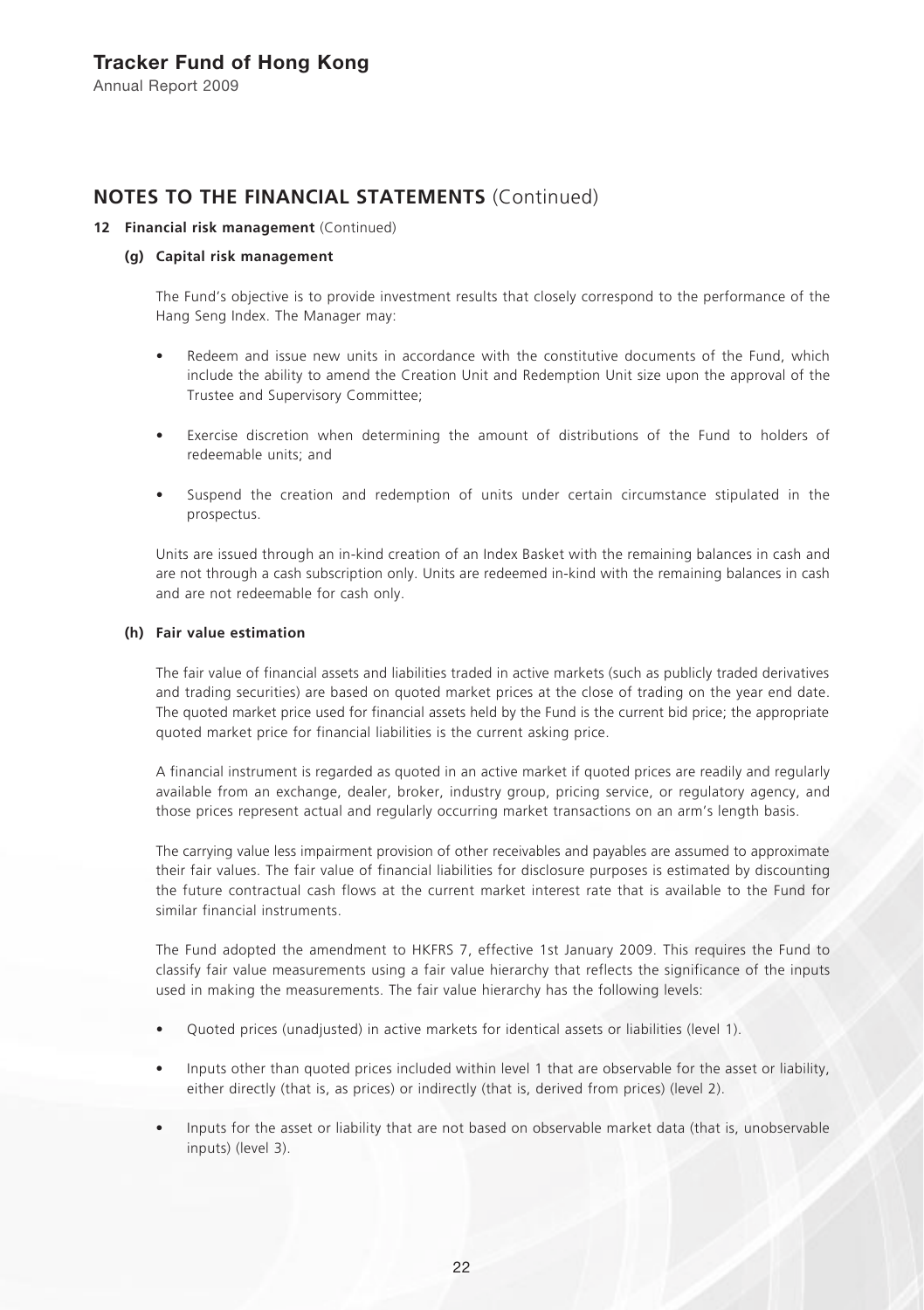### **12 Financial risk management** (Continued)

#### **(h) Fair value estimation** (Continued)

The level in the fair value hierarchy within which the fair value measurement is categorised in its entirety is determined on the basis of the lowest level input that is significant to the fair value measurement in its entirety. For this purpose, the significance of an input is assessed against the fair value measurement in its entirety. If a fair value measurement uses observable inputs that require significant adjustment based on unobservable inputs, that measurement is a level 3 measurement. Assessing the significance of a particular input to the fair value measurement in its entirety requires judgement, considering factors specific to the asset or liability.

The determination of what constitutes "observable" requires significant judgement by the Fund. The Fund considers observable data to be that market data that is readily available, regularly distributed or updated, reliable and verifiable, not proprietary, and provided by independent sources that are actively involved in the relevant market.

The following table analyses within the fair value hierarchy the Fund's investments (by class) measured at fair value at 31st December 2009:

|                                   | Level 1        | level <sub>2</sub> | Level 3 | Total balance  |
|-----------------------------------|----------------|--------------------|---------|----------------|
| <b>Assets</b>                     |                |                    |         |                |
| Financial assets held for trading |                |                    |         |                |
| - Equity securities               | 39,025,886,042 |                    |         | 39,025,886,042 |

Investments whose values are based on quoted market prices in active markets, and therefore classified within level 1, include active listed equities. The Fund does not adjust the quoted price for these instruments.

Financial instruments that trade in markets that are not considered to be active but are valued based on quoted market prices, dealer quotations or alternative pricing sources supported by observable inputs are classified within level 2. As of 31st December 2009, the Fund did not hold any investments classified in level 2.

Investments classified within level 3 have significant unobservable inputs, as they trade infrequently. As of 31st December 2009, the Fund did not hold any investments classified in level 3.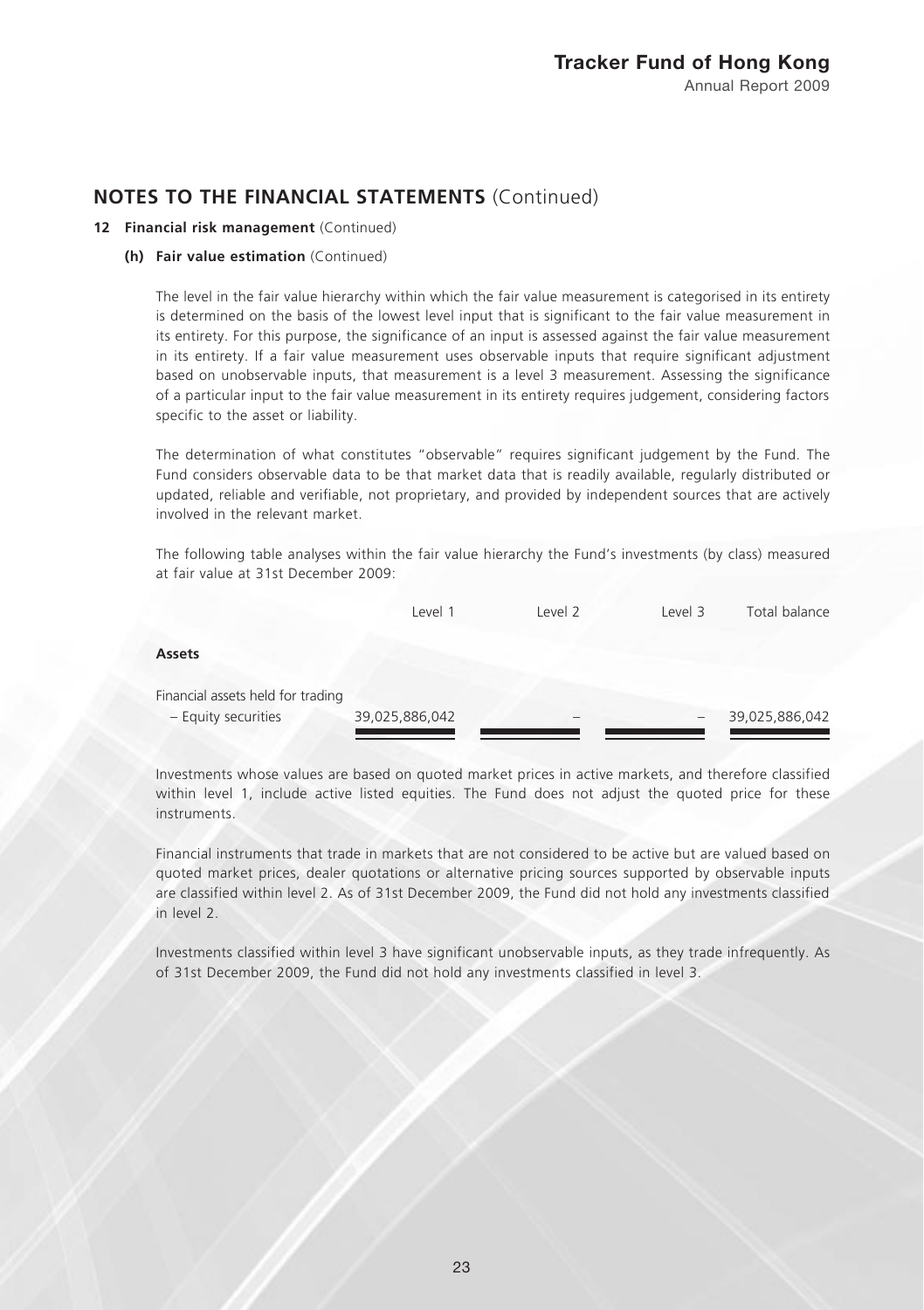## **NOTES TO THE FINANCIAL STATEMENTS** (Continued)

### **13 Distributions**

|                                                         | 2009          | 2008          |
|---------------------------------------------------------|---------------|---------------|
|                                                         | HK\$          | HK\$          |
| Interim distribution                                    |               |               |
| - HK\$0.23 on 1,438,992,500 units paid on 22nd May 2008 |               | 330,968,275   |
| - HK\$0.16 on 2,076,992,500 units paid on 22nd May 2009 | 332,318,800   |               |
| Final distribution                                      |               |               |
| - HK\$0.45 on 2,213,992,500 units paid                  |               |               |
| on 24th November 2008                                   |               | 996,296,625   |
| - HK\$0.38 on 1,781,992,500 units paid                  |               |               |
| on 27th November 2009                                   | 677,157,150   |               |
| Total distributions                                     | 1,009,475,950 | 1,327,264,900 |
|                                                         |               |               |

### **14 Segment information**

The Manager makes the strategic resource allocations on behalf of the Fund. The Fund has determined the operating segments based on the reports reviewed by the Manager, which are used to make strategic decisions.

The Manager is responsible for the Fund's entire portfolio and considers the business to have a single operating segment. The Manager's asset allocation decisions are based on a single, integrated investment strategy and the Fund's performance is evaluated on an overall basis.

The Fund trades in the constituent shares of the Hang Seng Index with the objective to provide investment results that closely correspond to the performance of the Index.

The internal reporting provided to the Manager for the Fund's assets, liabilities and performance is prepared on a consistent basis with the measurement and recognition principles of HKFRS.

There were no changes in the reportable segment during the year.

The Fund is domiciled in Hong Kong. All of the Fund's income is from investments in entities listed in Hong Kong.

The Fund has no assets classified as non-current assets. The Fund has a diversified portfolio of investments and no single investment accounts for more than 10% of the Fund's income. Please refer to note 11 for investment holdings account for more than 10% of the Fund's net assets.

The Fund also has a diversified unitholder population. However, as at 31st December 2009 and 2008, there was one nominee company that held more than 10% of the Fund's net assets. The nominee company's holdings were 73.80% as at 31st December 2009 and 79.05% as at 31st December 2008.

### **15 Approval of financial statements**

The financial statements were approved by the Trustee and the Manager on 19th April 2010.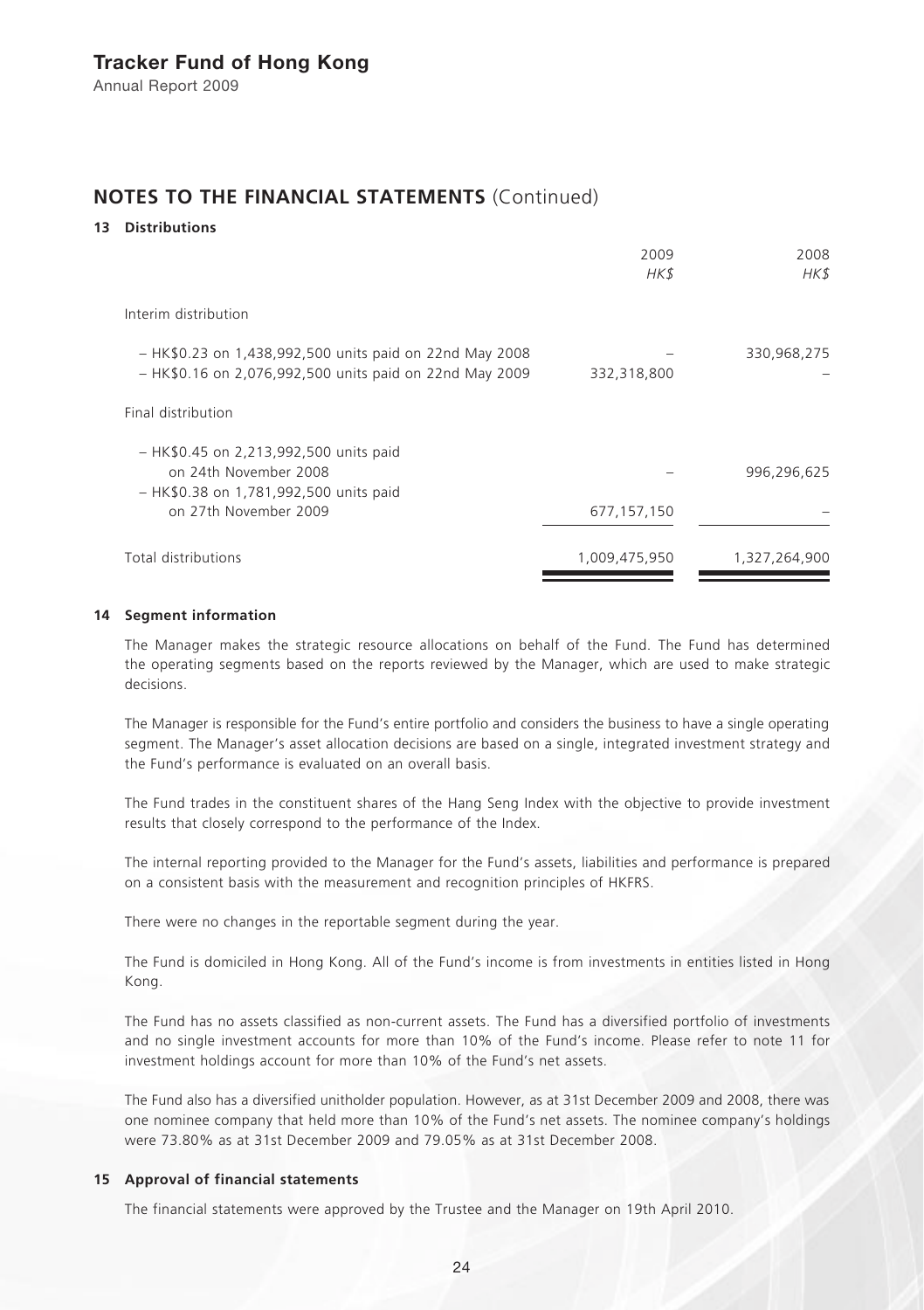# Tracker Fund of Hong Kong

Annual Report 2009

# **INVESTMENT PORTFOLIO (UNAUDITED)**

*As at 31st December 2009*

|                                                            |             |                    | % of net |
|------------------------------------------------------------|-------------|--------------------|----------|
|                                                            | Holdings    | Fair value<br>HK\$ | assets   |
| <b>Hong Kong</b>                                           |             |                    |          |
| Listed investments (99.74%)                                |             |                    |          |
| Equities (99.74%)                                          |             |                    |          |
| Properties (9.64%)                                         |             |                    |          |
| Cheung Kong (Holdings) Ltd.                                | 9,554,722   | 961,205,033        | 2.45     |
| China Overseas Land & Investment Ltd.                      | 28,170,668  | 460,872,129        | 1.18     |
| Hang Lung Properties Ltd.                                  | 14,298,190  | 437,524,614        | 1.12     |
| Henderson Land Development Co. Ltd.                        | 7,401,483   | 433,726,904        | 1.11     |
| Sino Land Co. Ltd.                                         | 16,635,421  | 252,192,982        | 0.64     |
| Sun Hung Kai Properties Ltd.                               | 10,582,062  | 1,227,519,192      | 3.14     |
|                                                            |             | 3,773,040,854      | 9.64     |
|                                                            |             |                    |          |
| Finance (50.40%)                                           |             |                    |          |
| Bank of China Ltd.                                         | 523,545,534 | 2,193,655,787      | 5.61     |
| BOC Hong Kong (Holdings) Ltd.                              | 25,521,162  | 451,214,144        | 1.15     |
| Bank of Communications Co. Ltd.                            | 95,126,989  | 857,094,171        | 2.19     |
| Bank of East Asia Ltd., The                                | 12,705,213  | 391,955,821        | 1.00     |
| China Construction Bank Corporation                        | 464,230,582 | 3,091,775,676      | 7.90     |
| China Life Insurance Co. Ltd                               | 51,241,028  | 1,965,093,424      | 5.02     |
| Hang Seng Bank Ltd.                                        | 5,276,599   | 606,281,225        | 1.55     |
| Hong Kong Exchanges and Clearing Ltd.                      | 7,397,770   | 1,031,249,138      | 2.64     |
| <b>HSBC Holdings plc</b><br>Industrial and Commercial Bank | 63,925,369  | 5,714,927,989      | 14.61    |
| of China Ltd.                                              | 429,003,475 | 2,758,492,344      | 7.05     |
| Ping An Insurance (Group) Co. of China Ltd.                | 9,704,929   | 659,449,926        | 1.68     |
|                                                            |             | 19,721,189,645     | 50.40    |
|                                                            |             |                    |          |
| <b>Utilities (4.55%)</b>                                   |             |                    |          |
| China Resources Power Holdings Co. Ltd.                    | 12,834,915  | 197,914,389        | 0.51     |
| CLP Holdings Ltd.                                          | 12,450,396  | 653,645,790        | 1.67     |
| Hong Kong and China Gas Co. Ltd., The                      | 26,967,325  | 525,862,838        | 1.34     |
| Hong Kong Electric Holdings Ltd.                           | 9,566,545   | 403,708,199        | 1.03     |
|                                                            |             | 1,781,131,216      | 4.55     |
|                                                            |             |                    |          |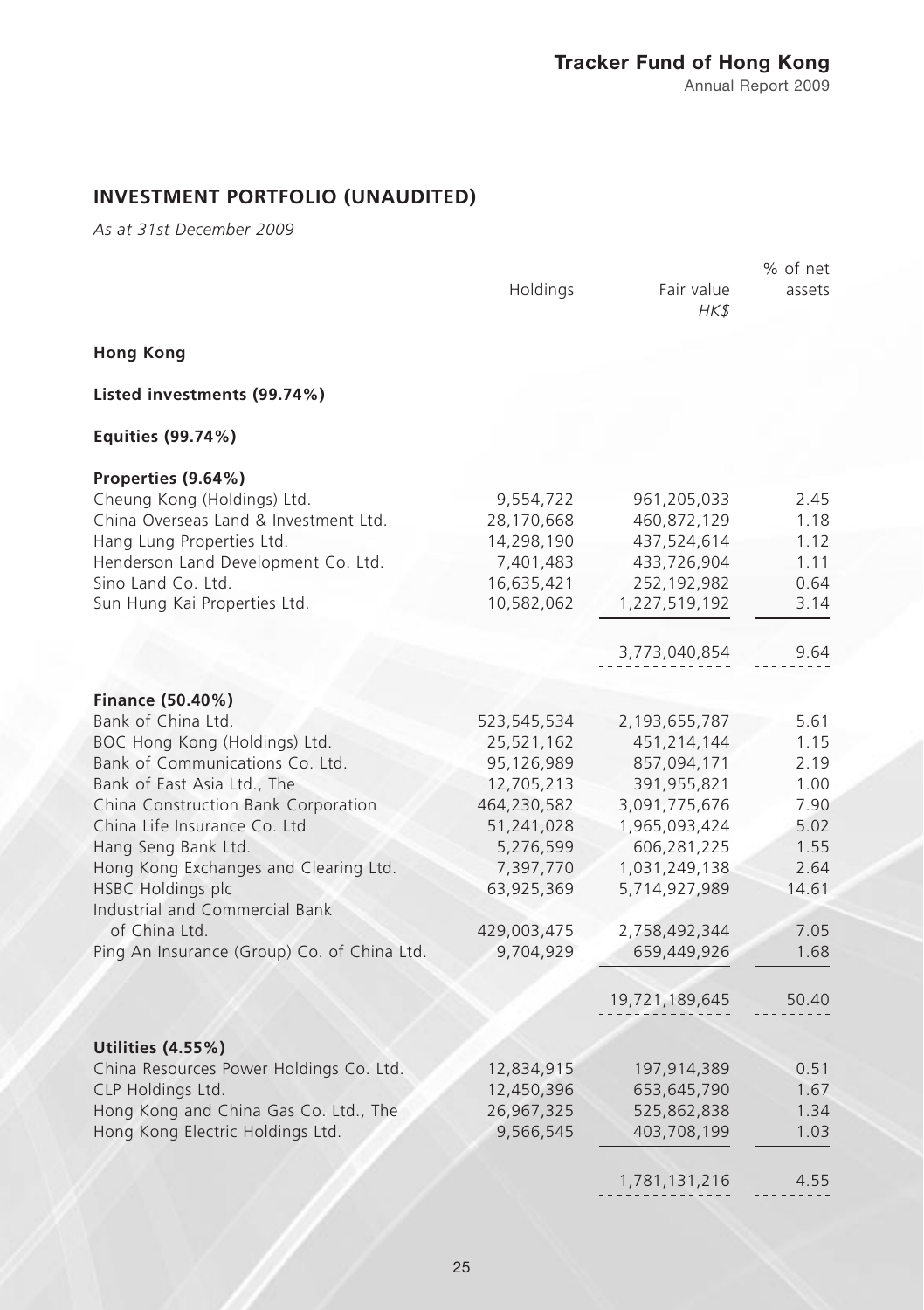# **INVESTMENT PORTFOLIO (UNAUDITED)** (Continued)

*As at 31st December 2009*

|                                          |             |                    | % of net |
|------------------------------------------|-------------|--------------------|----------|
|                                          | Holdings    | Fair value<br>HK\$ | assets   |
|                                          |             |                    |          |
| Commerce and Industry (35.15%)           |             |                    |          |
| Aluminum Corporation of China Ltd.       | 27,204,717  | 231,784,189        | 0.59     |
| Cathay Pacific Airways Ltd.              | 8,138,949   | 119,642,550        | 0.30     |
| China Merchants Holdings (International) |             |                    |          |
| Co. Ltd.                                 | 7,540,878   | 190,030,125        | 0.48     |
| China Mobile Ltd.                        | 41,445,622  | 3,017,241,282      | 7.71     |
| China Petroleum & Chemical Corporation   | 115,740,517 | 800,924,378        | 2.05     |
| China Resources Enterprise, Ltd.         | 8,243,709   | 233,709,150        | 0.60     |
| China Shenhua Energy Co. Ltd.            | 23,376,302  | 887,130,661        | 2.27     |
| China Unicom (Hong Kong) Ltd.            | 48,685,265  | 500,484,524        | 1.28     |
| CITIC Pacific Ltd.                       | 8,760,524   | 183,094,952        | 0.47     |
| CNOOC Ltd.                               | 123,015,976 | 1,498,334,588      | 3.83     |
| COSCO Pacific Ltd.                       | 7,800,764   | 77,305,571         | 0.20     |
| Esprit Holdings Ltd.                     | 8,367,298   | 434,262,766        | 1.11     |
| Foxconn International Holdings Ltd.      | 14,609,481  | 132,215,803        | 0.34     |
| Hutchison Whampoa Ltd.                   | 14,705,613  | 786,015,015        | 2.01     |
| Li & Fung Ltd.                           | 18,183,054  | 589,130,950        | 1.50     |
| MTR Corporation Ltd.                     | 9,849,183   | 264,450,563        | 0.67     |
| New World Development Co. Ltd.           | 17,341,229  | 276,766,015        | 0.71     |
| PetroChina Co. Ltd.                      | 145,260,380 | 1,352,374,138      | 3.46     |
| Swire Pacific Ltd. "A"                   | 6,249,397   | 589,318,137        | 1.51     |
| Tencent Holdings Ltd.                    | 6,883,705   | 1,161,281,033      | 2.97     |
| Wharf (Holdings) Ltd., The               | 9,497,831   | 425,027,937        | 1.09     |
|                                          |             | 13,750,524,327     | 35.15    |
| Total listed investments                 |             | 39,025,886,042     | 99.74    |

Total investments, at cost 28,955,150,548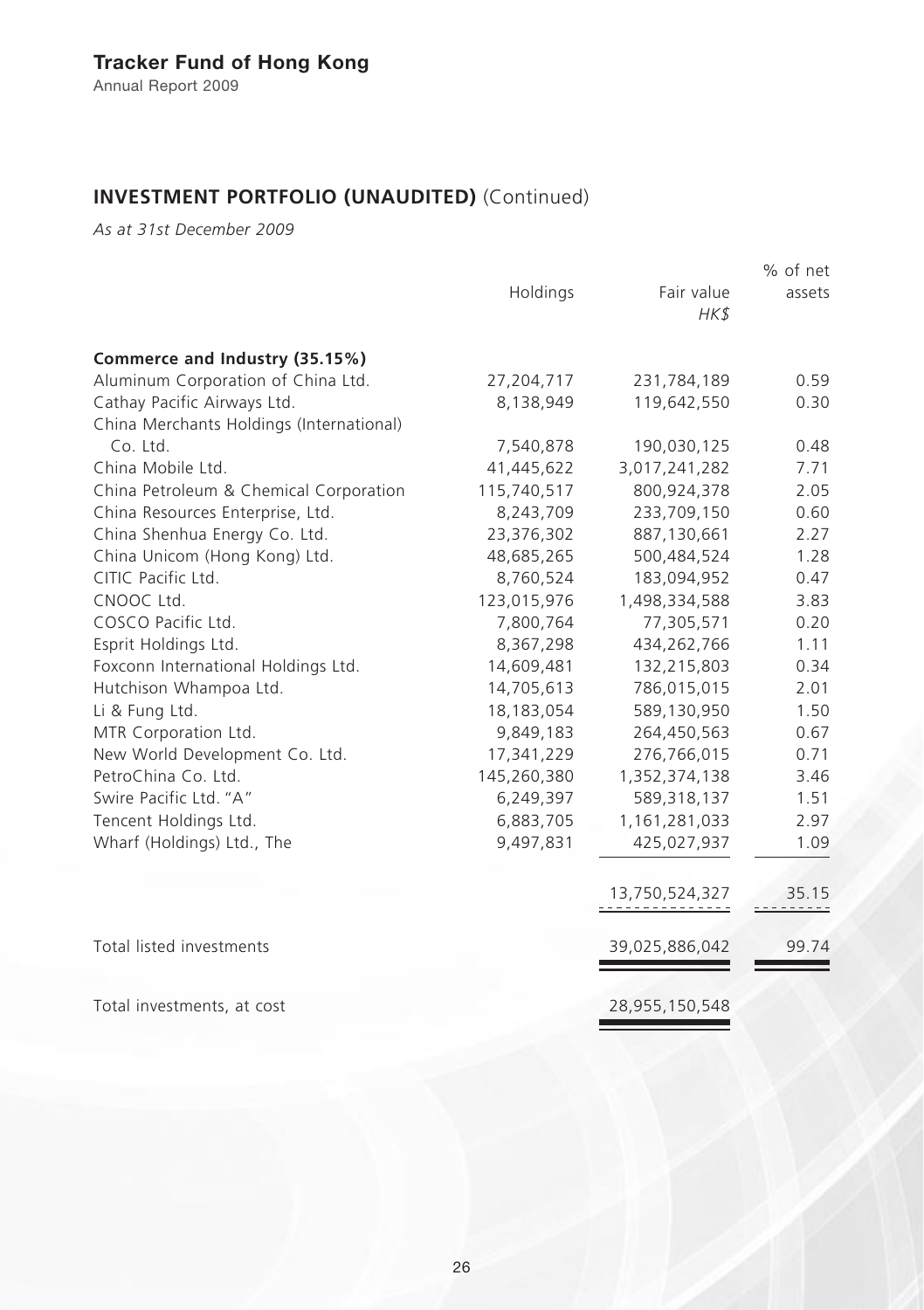# **STATEMENT OF MOVEMENTS IN INVESTMENT PORTFOLIO (UNAUDITED)**

*For the year ended 31st December 2009*

|                                                                                                               | (UNAUDITED)<br>Holdings                |                                        |                                                |                                        |
|---------------------------------------------------------------------------------------------------------------|----------------------------------------|----------------------------------------|------------------------------------------------|----------------------------------------|
|                                                                                                               | 31.12.2008                             | Additions                              | Disposals                                      | 31.12.2009                             |
| Hong Kong<br><b>Listed investments</b><br><b>Equities</b>                                                     |                                        |                                        |                                                |                                        |
| <b>Properties</b><br>CHEUNG KONG (HOLDINGS) LTD.<br>CHINA OVERSEAS LAND &                                     | 13,872,345                             | 1,871,422                              | (6, 189, 045)                                  | 9,554,722                              |
| INVESTMENT LTD.<br>HANG LUNG PROPERTIES LTD.<br>HENDERSON LAND DEVELOPMENT                                    | 39,148,930<br>20,693,446               | 7,059,997<br>2,788,379                 | (18,038,259)<br>(9, 183, 635)                  | 28,170,668<br>14,298,190               |
| CO. LTD.<br>SINO LAND CO. LTD.<br>SUN HUNG KAI PROPERTIES LTD.                                                | 10,721,822<br>24,110,956<br>15,349,988 | 1,444,039<br>3,370,379<br>2,070,745    | (4, 764, 378)<br>(10, 845, 914)<br>(6,838,671) | 7,401,483<br>16,635,421<br>10,582,062  |
| RIGHT ISSUES OF CHINA OVERSEAS<br>LAND & INVESTMENT LTD.                                                      | 1,565,957                              |                                        | (1, 565, 957)                                  |                                        |
| <b>Finance</b><br><b>BANK OF CHINA LTD.</b><br>BOC HONG KONG (HOLDINGS) LTD.<br><b>BANK OF COMMUNICATIONS</b> | 340,893,872<br>36,959,123              | 371,703,295<br>4,979,643               | (189, 051, 633)<br>(16, 417, 604)              | 523,545,534<br>25,521,162              |
| CO. LTD.<br>BANK OF EAST ASIA LTD., THE<br><b>CHINA CONSTRUCTION BANK</b>                                     | 138, 114, 232<br>16,683,516            | 18,627,313<br>3,743,041                | (61, 614, 556)<br>(7, 721, 344)                | 95,126,989<br>12,705,213               |
| CORPORATION<br>CHINA LIFE INSURANCE CO. LTD.<br>HANG SENG BANK LTD.<br>HONG KONG EXCHANGES AND                | 448,061,655<br>74,192,176<br>7,636,977 | 217,932,979<br>10,089,412<br>1,029,750 | (201, 764, 052)<br>(33,040,560)<br>(3,390,128) | 464,230,582<br>51,241,028<br>5,276,599 |
| CLEARING LTD.<br><b>HSBC HOLDINGS PLC</b><br>INDUSTRIAL AND COMMERCIAL                                        | 10,731,019<br>58,435,624               | 1,453,963<br>72,938,841                | (4, 787, 212)<br>(67, 449, 096)                | 7,397,770<br>63,925,369                |
| <b>BANK OF CHINA LTD.</b><br>PING AN INSURANCE (GROUP) CO.                                                    | 455,460,245                            | 179,845,171                            | (206, 301, 941)                                | 429,003,475                            |
| OF CHINA LTD.<br>RIGHT ISSUES OF HSBC HOLDINGS PLC                                                            | 14,047,230                             | 1,893,570<br>34,168,660                | (6, 235, 871)<br>(34, 168, 660)                | 9,704,929                              |
| <b>Utilities</b><br>CHINA RESOURCES POWER                                                                     |                                        |                                        |                                                |                                        |
| HOLDINGS CO. LTD.<br>CHINA LIGHT & POWER HOLDINGS LTD.<br><b>HONG KONG &amp; CHINA GAS</b>                    | 18,024,462                             | 14,508,906<br>2,452,077                | (1,673,991)<br>(8,026,143)                     | 12,834,915<br>12,450,396               |
| CO. LTD., THE<br>HONG KONG ELECTRIC HOLDINGS LTD.<br>RIGHT ISSUES OF CHINA RESOURCES                          | 39,921,378<br>13,842,872               | 5,001,876<br>1,866,962                 | (17, 955, 929)<br>(6, 143, 289)                | 26,967,325<br>9,566,545                |
| POWER HOLDINGS CO. LTD.                                                                                       |                                        | 1,112,208                              | (1, 112, 208)                                  |                                        |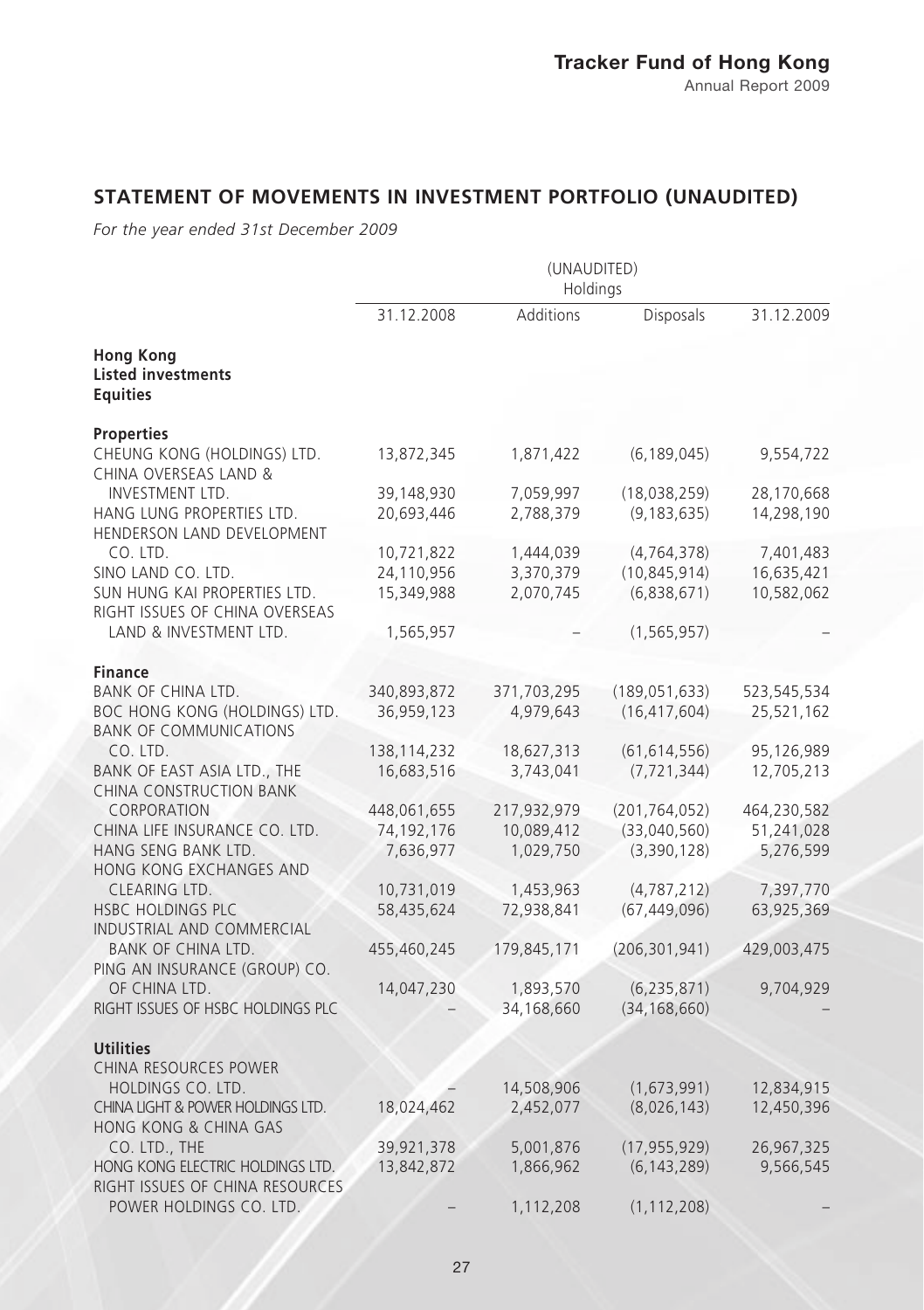# **STATEMENT OF MOVEMENTS IN INVESTMENT PORTFOLIO (UNAUDITED)**  (Continued)

*For the year ended 31st December 2009*

|                                                   | (UNAUDITED)<br>Holdings |            |                |             |
|---------------------------------------------------|-------------------------|------------|----------------|-------------|
|                                                   | 31.12.2008              | Additions  | Disposals      | 31.12.2009  |
| <b>Commerce and Industry</b>                      |                         |            |                |             |
| ALUMINUM CORPORATION OF                           |                         |            |                |             |
| CHINA LTD.                                        | 39,226,827              | 5,308,232  | (17, 330, 342) | 27,204,717  |
| CATHAY PACIFIC AIRWAYS LTD.                       | 11,784,295              | 1,588,148  | (5, 233, 494)  | 8,138,949   |
| CHINA MERCHANTS HOLDINGS                          |                         |            |                |             |
| (INTERNATIONAL) CO. LTD.                          | 10,833,853              | 1,467,810  | (4,760,785)    | 7,540,878   |
| CHINA MOBILE LTD.                                 | 59,976,012              | 8,187,596  | (26, 717, 986) | 41,445,622  |
| CHINA PETROLEUM & CHEMICAL                        |                         |            |                |             |
| CORPORATION                                       | 167,476,134             | 22,585,334 | (74, 320, 951) | 115,740,517 |
| CHINA RESOURCES ENTERPRISES, LTD.                 | 11,925,863              | 1,609,565  | (5, 291, 719)  | 8,243,709   |
| CHINA SHENHUA ENERGY CO. LTD.                     | 33,936,912              | 4,574,865  | (15, 135, 475) | 23,376,302  |
| CHINA UNICOM (HONG KONG) LTD.                     | 71,181,688              | 10,771,558 | (33, 267, 981) | 48,685,265  |
| CITIC PACIFIC LTD.                                | 10,950,657              | 10,271,106 | (12, 461, 239) | 8,760,524   |
| CNOOC LTD.                                        | 178,327,820             | 24,257,026 | (79, 568, 870) | 123,015,976 |
| COSCO PACIFIC LTD.                                | 11,212,083              | 1,515,415  | (4,926,734)    | 7,800,764   |
| <b>ESPRIT HOLDINGS LTD.</b>                       | 10,551,923              | 1,733,362  | (3,917,987)    | 8,367,298   |
| <b>FOXCONN INTERNATIONAL</b>                      |                         |            |                |             |
| HOLDINGS LTD.                                     | 21,149,332              | 2,850,960  | (9,390,811)    | 14,609,481  |
| HUTCHISON WHAMPOA LTD.                            | 21,277,686              | 2,869,328  | (9,441,401)    | 14,705,613  |
| LI & FUNG LTD.                                    | 23,581,675              | 3,976,477  | (9,375,098)    | 18,183,054  |
| MTR CORPORATION LTD.                              | 14,083,837              | 1,931,439  | (6, 166, 093)  | 9,849,183   |
| NEW WORLD DEVELOPMENT CO. LTD.                    | 24,377,492              | 3,864,239  | (10,900,502)   | 17,341,229  |
| PETROCHINA CO. LTD.                               | 210,371,204             | 28,651,889 | (93, 762, 713) | 145,260,380 |
| SWIRE PACIFIC LTD. "A"                            | 9,037,345               | 1,219,924  | (4,007,872)    | 6,249,397   |
| TENCENT HOLDINGS LTD.                             | 9,858,769               | 1,357,323  | (4,332,387)    | 6,883,705   |
| WHARF (HOLDINGS) LTD., THE<br>YUE YUEN INDUSTRIAL | 13,743,568              | 1,852,611  | (6,098,348)    | 9,497,831   |
| (HOLDINGS) LTD.                                   | 6,650,219               | 501,534    | (7, 151, 753)  |             |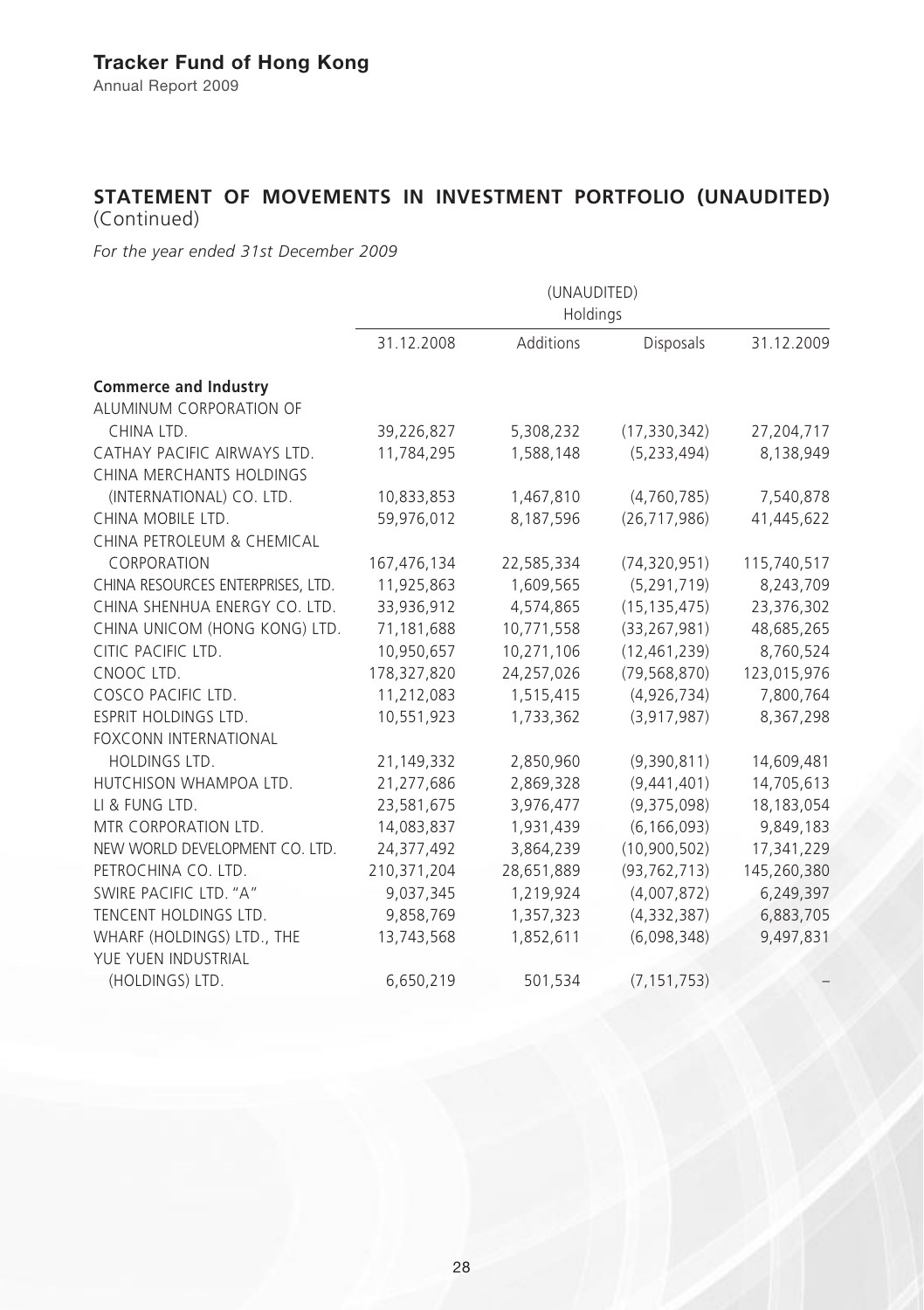# Tracker Fund of Hong Kong

Annual Report 2009

# **PERFORMANCE RECORD (UNAUDITED)**

### **Net asset values**

|                                                                                      | Net asset value<br>per unit<br>HK\$ | Net asset value<br>of the Fund<br>HK\$                                  |
|--------------------------------------------------------------------------------------|-------------------------------------|-------------------------------------------------------------------------|
| At end of financial year dated                                                       |                                     |                                                                         |
| 31st December 2006<br>31st December 2007<br>31st December 2008<br>31st December 2009 | 20.12<br>27.98<br>14.55<br>22.02    | 26.602.946.195<br>32,517,482,048<br>33, 181, 932, 365<br>39.127.011.685 |

### **Highest and lowest net asset value per unit**

|                                      | Highest net asset<br>value per unit<br>HK\$ | Lowest net asset<br>value per unit<br>HK\$ |
|--------------------------------------|---------------------------------------------|--------------------------------------------|
| Financial period ended               |                                             |                                            |
| 31st December 2000 (since inception) | 18.39                                       | 13.75                                      |
| 31st December 2001                   | 16.24                                       | 9.12                                       |
| 31st December 2002                   | 12.07                                       | 9.06                                       |
| 31st December 2003                   | 12.70                                       | 8.62                                       |
| 31st December 2004                   | 14.39                                       | 11.08                                      |
| 31st December 2005                   | 15.80                                       | 13.50                                      |
| 31st December 2006                   | 20.16                                       | 15.07                                      |
| 31st December 2007                   | 32.17                                       | 18.82                                      |
| 31st December 2008                   | 27.78                                       | 11.51                                      |
| 31st December 2009                   | 23.07                                       | 11.49                                      |

### **Fund Performance**

During the year, the Hang Seng Index increased by 52.02% (2008: decreased by 48.27%), while the net asset value per unit of the Fund increased by 51.34% (2008: decreased by 48.00%).